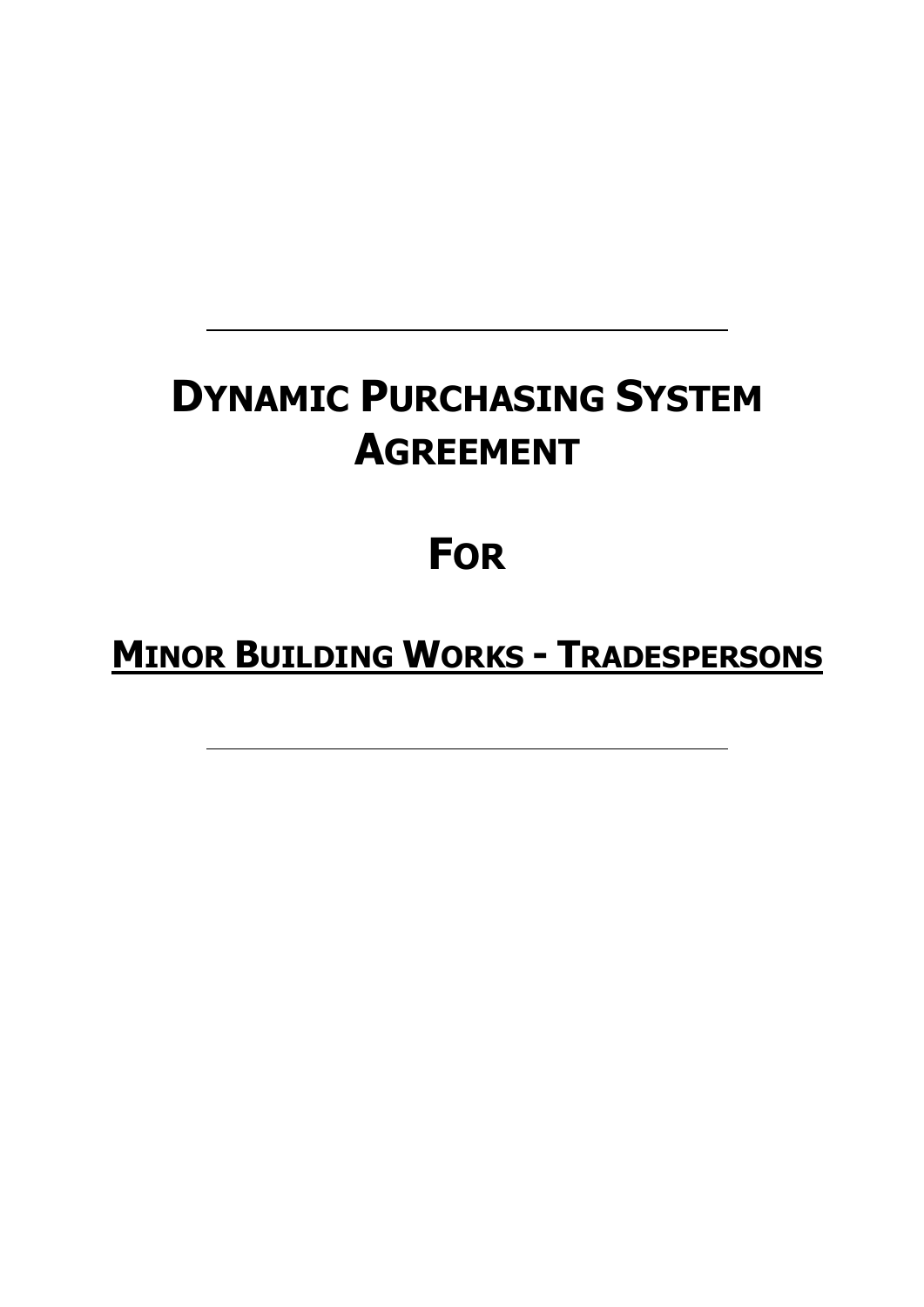# **TABLE OF CONTENTS**

| 1.0 |      |  |  |
|-----|------|--|--|
|     | 1.1  |  |  |
|     | 1.2  |  |  |
|     | 1.3  |  |  |
|     | 1.4  |  |  |
|     | 1.5  |  |  |
| 2.0 |      |  |  |
|     | 2.1  |  |  |
|     | 2.2  |  |  |
|     | 2.3  |  |  |
|     | 2.4  |  |  |
|     | 2.5  |  |  |
|     | 2.6  |  |  |
|     | 2.7  |  |  |
|     | 2.8  |  |  |
|     | 2.9  |  |  |
|     | 2.10 |  |  |
|     | 2.11 |  |  |
|     | 2.12 |  |  |
|     | 2.13 |  |  |
|     | 2.14 |  |  |
|     | 2.15 |  |  |
|     | 2.16 |  |  |
|     | 2.17 |  |  |
|     |      |  |  |
|     |      |  |  |
| 3.0 |      |  |  |
|     | 3.1  |  |  |
|     | 3.2  |  |  |
|     | 3.3  |  |  |
|     | 3.4  |  |  |
|     | 3.5  |  |  |
|     | 3.6  |  |  |
| 4.0 |      |  |  |
|     | 4.1  |  |  |
|     | 4.2  |  |  |
|     | 4.3  |  |  |
|     | 4.4  |  |  |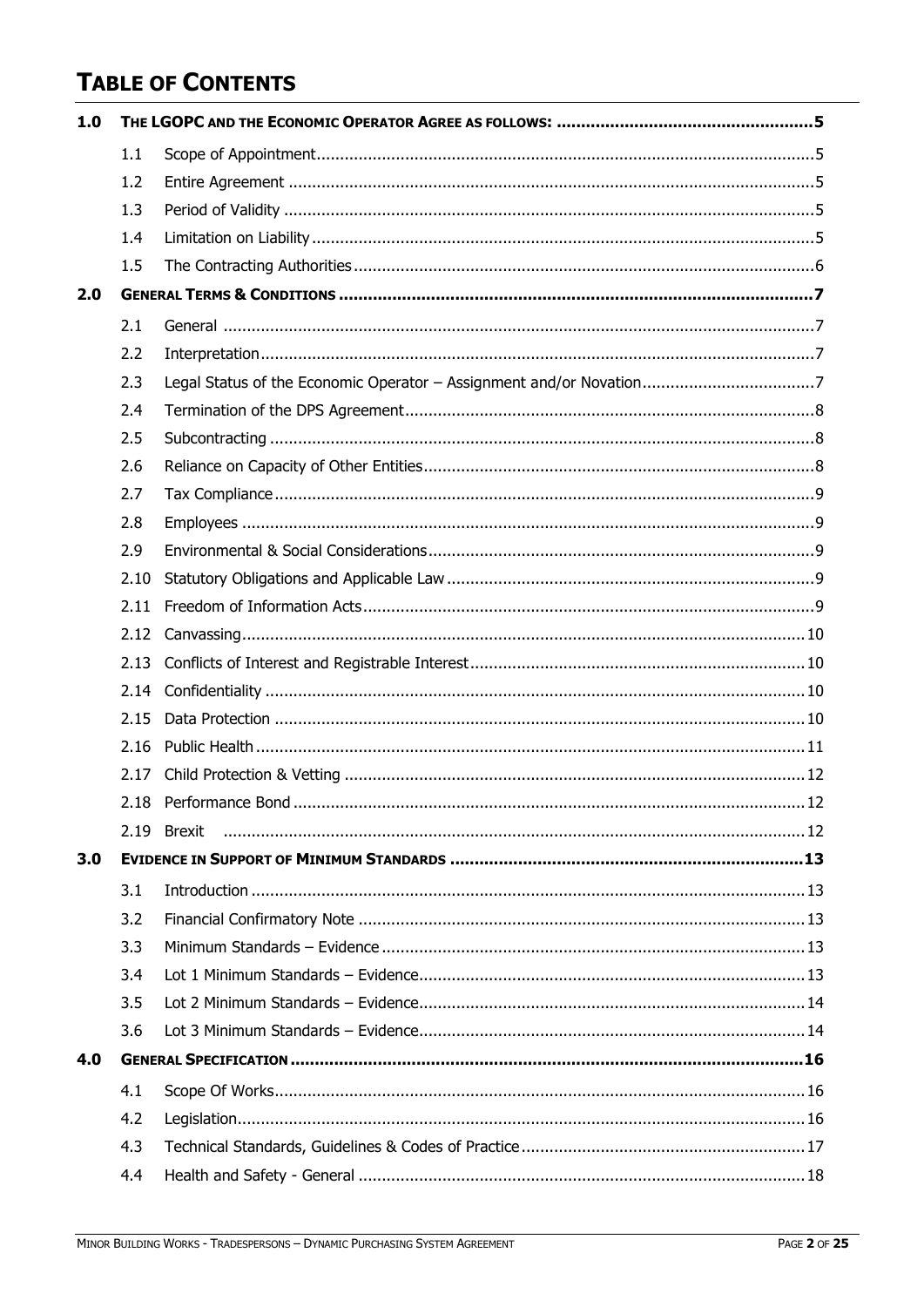|     | 4.5 |  |  |
|-----|-----|--|--|
| 5.0 |     |  |  |
|     | 5.1 |  |  |
|     | 5.2 |  |  |
|     | 5.3 |  |  |
|     | 5.4 |  |  |
|     | 5.5 |  |  |
|     | 5.6 |  |  |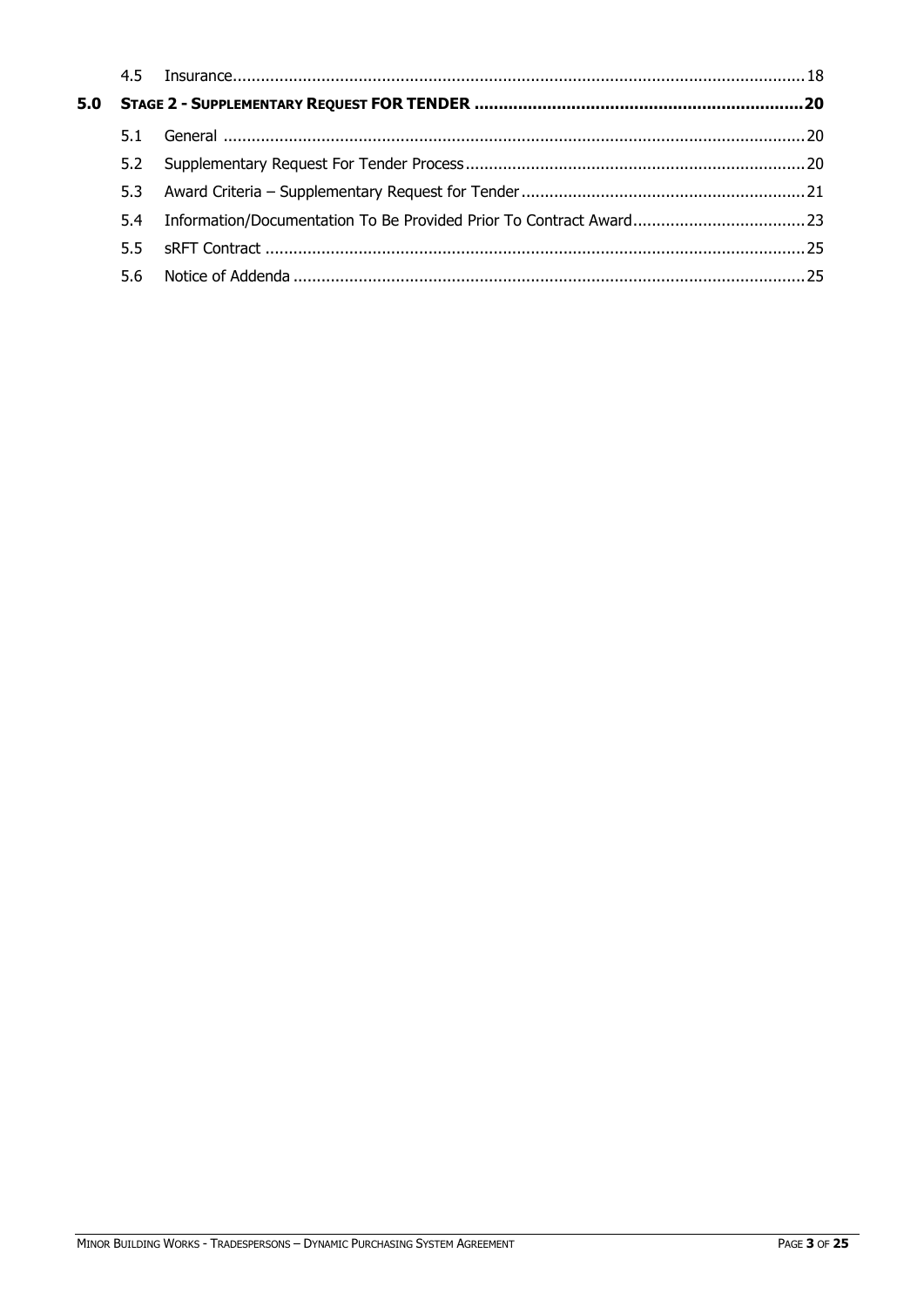# **THIS DYNAMIC PURCHASING SYSTEM AGREEMENT IS MADE BETWEEN:**

The Local Government Operational Procurement Centre (hereinafter referred to as the "LGOPC") (which expression shall, where the context so admits or requires, be deemed to include its successors and assigns) acting as a central purchasing body under the auspices of Kerry County Council with an address of Unit 9, Ground Floor, Building C, Reeks Gateway, Rock Road, Killarney, Co. Kerry, V93 KVK1 and an email address of [eproc@kerrycoco.ie](mailto:eproc@kerrycoco.ie) of the One Part.

# **AND**

The "Economic Operator" (which expression shall, where the context so admits or requires, be deemed to include its successors and assigns) of the Other Part.

# **WHEREAS:**

- **A.** The LGOPC conducted a call for competition on [www.etenders.gov.ie](http://www.etenders.gov.ie/) and in the Official Journal of the European Union inviting requests to participate in a Dynamic Purchasing System for Minor Building Works – Tradespersons (hereinafter referred to as "the DPS") on behalf of the Contracting Authorities specified in Section 1.5 hereto (hereinafter referred to as "the Contracting Authorities").
- **B.** The Economic Operator submitted a request to participate in the DPS and, following an assessment by the LGOPC, the LGOPC wishes to admit the Economic Operator to the DPS.
- **C.** The Economic Operator has agreed to be admitted to the DPS on the terms set out in this DPS Agreement.
- **D.** The Economic Operator enters into this DPS Agreement by electronically accepting this DPS Agreement through [www.supplygov.ie](http://www.supplygov.ie/) (hereinafter referred to as "Supplygov") by way of its personal Supplygov account (the formal acceptance of the terms of this DPS Agreement through Supplygov shall operate as if this DPS Agreement had been signed and/or sealed (and witnessed appropriately) by the parties and shall be construed accordingly for all legal purposes).
- **E.** The admittance by the LGOPC of the Economic Operator to the DPS, subsequent to the acceptance by the Economic Operator of the terms of this DPS Agreement, shall operate as the acceptance by the LGOPC of the terms of this DPS Agreement and this DPS Agreement shall take effect from such date.
- **F.** This DPS Agreement incorporates the DPS Agreement General Terms and Conditions specified in 2.0 hereto (hereinafter referred to as "the DPS Agreement General Terms and Conditions").
- **G.** Each obligation, warranty, or representation of the Economic Operator under this DPS Agreement is undertaken and/or made for the benefit of both the LGOPC and the Contracting Authorities.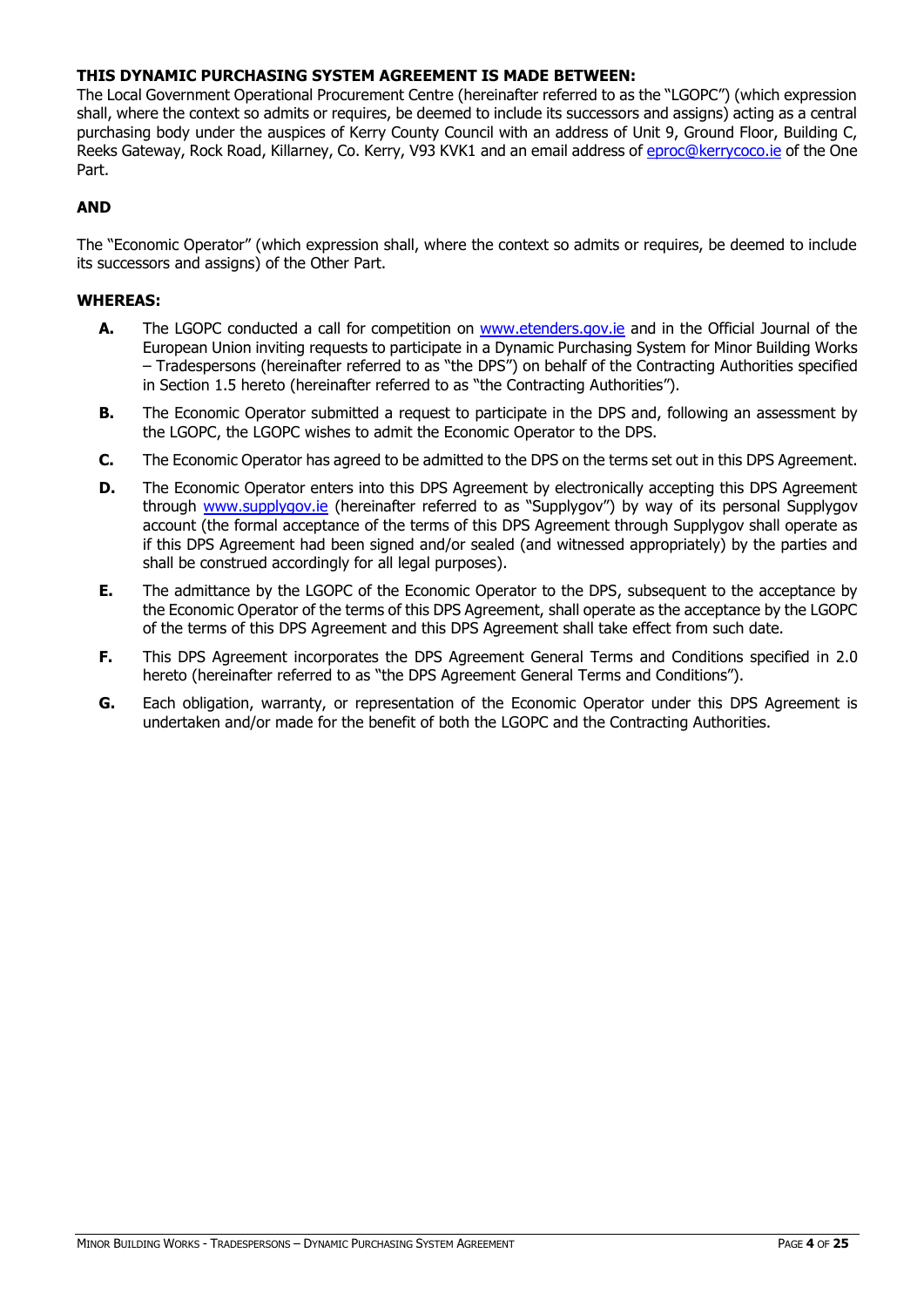# <span id="page-4-0"></span>**1.0 THE LGOPC AND THE ECONOMIC OPERATOR AGREE AS FOLLOWS:**

#### <span id="page-4-1"></span>**1.1 SCOPE OF APPOINTMENT**

- 1.1.1 This DPS Agreement governs the relationship between the LGOPC and the Economic Operator in respect of the terms and conditions applying to the participation of the Economic Operator in the DPS.
- 1.1.2 In consideration of the performance by the Economic Operator of its obligations under this DPS Agreement, the LGOPC appoints the Economic Operator to the DPS for the provision of minor building works - tradespersons (hereinafter collectively referred to as "the services/works") to the Contracting Authorities when contracted to do so pursuant to the DPS.
- 1.1.3 The Contracting Authorities are entitled to use the DPS for the purpose of procuring the services/works from Economic Operators who have been admitted to the DPS.
- 1.1.4 When a Contracting Authority wishes to acquire the services/works pursuant to the DPS, it will do so by means of a Supplementary Request for Tender<sup>1</sup> (hereinafter referred to as "sRFT(s)") only.
- 1.1.5 Notwithstanding the entitlement of the Contracting Authorities to utilise the DPS, neither the LGOPC nor the Contracting Authorities give any assurances as to their level of engagement or expenditure through the DPS and the Economic Operator hereby acknowledges that it has not entered into this DPS Agreement on the basis of any such expectation. This DPS Agreement does not constitute a commitment from the Contracting Authorities to award contracts under the DPS (hereinafter referred to as "sRFT Contract(s)?) to the Economic Operator and the Contracting Authorities reserve the right to engage in separate procurement processes with Economic Operators outside of the DPS should they consider it appropriate to do so.

#### <span id="page-4-2"></span>**1.2 ENTIRE AGREEMENT**

1.2.1 This DPS Agreement constitutes the entire agreement between the parties and contains all the terms which the parties have agreed with respect to its subject matter and shall prevail over and supersede all prior agreements, understandings, statements and communications between the Economic Operator, the LGOPC and the Contracting Authorities in relation to same. Without prejudice to the generality of the foregoing, this DPS Agreement shall apply to the exclusion of any terms and conditions which the Economic Operator may purport to apply.

#### <span id="page-4-3"></span>**1.3 PERIOD OF VALIDITY**

- 1.3.1 The Period of Validity of the DPS shall be five years.
- 1.3.2 The LGOPC may, subject to compliance with the Regulations<sup>3</sup>, amend the Period of Validity. Any amendment to the Period of Validity shall not necessitate the re-execution or re-affirmation of this DPS Agreement by the parties which terms shall continue in force for the duration of any amended Period of Validity.

#### <span id="page-4-4"></span>**1.4 LIMITATION ON LIABILITY**

1.4.1 Notwithstanding that the LGOPC is: (a) acting as a Central Purchasing Body co-ordinating the establishment of the DPS; and (b) entering into this DPS Agreement with the Economic Operator, nothing within this DPS Agreement or the Tender Documents<sup>4</sup> shall operate to bind the LGOPC to (or make them a party to) the terms and obligations of an sRFT Contract and the Economic Operator hereby indemnifies and holds harmless the LGOPC from any losses, damages, costs or claims arising from: (a) the failure of the Economic Operator to secure an sRFT Contract; and/or (b) any sRFT Contract entered into by the Economic Operator.

<sup>&</sup>lt;sup>1</sup> Supplementary Request for Tender means a request for tender issued by a Contracting Authority to the Economic Operators admitted to the DPS via [www.supplygov.ie.](http://www.supplygov.ie/)

<sup>&</sup>lt;sup>2</sup> SRFT Contract means a contract for the services/works entered into between an Economic Operator and a Contracting Authority following a Supplementary Request for Tender.

<sup>&</sup>lt;sup>3</sup> Regulations means the European Union (Award of Public Authority Contracts Regulations, 2016 (S. I. No. 284 of 2016) (hereinafter referred to as "the Regulations")

<sup>4</sup> Tender Documents mean the Instructions Document, the DPS Agreement, the ESPD, Selection Criteria for each Lot, associated Contract(s) and Forms to be completed.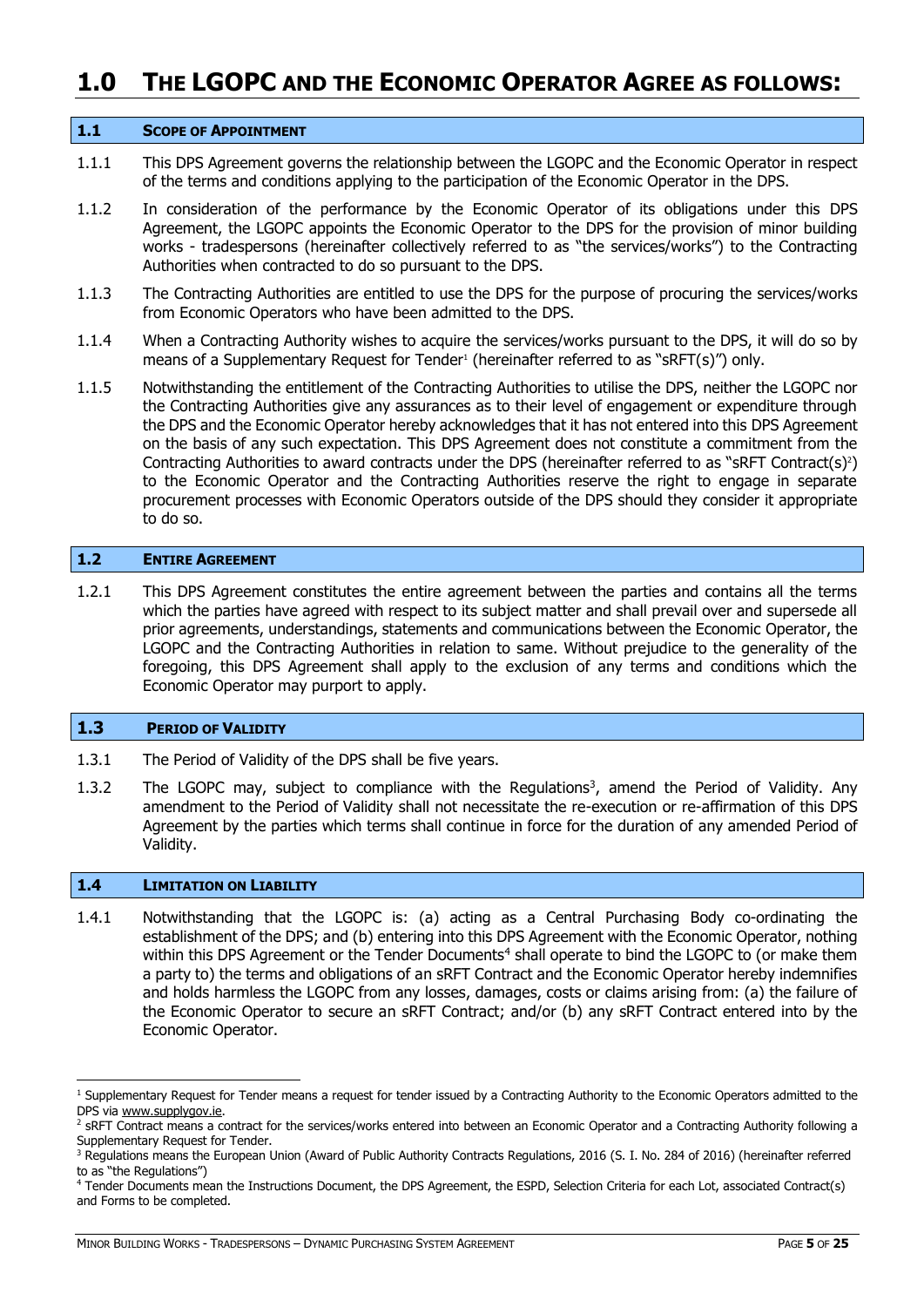# <span id="page-5-0"></span>**1.5 THE CONTRACTING AUTHORITIES**

- 1.5.1 The Contracting Authorities partaking in the DPS Agreement include:
	- Ministers of the Government of Ireland; Central Government Departments; offices and noncommercial agencies and organisations which have a formal reporting and legal relationship to Central Government Departments, including all Local Authorities in Ireland (as defined in the Local Government Act 2014), (themselves including regional assemblies, local enterprise boards and library bodies), and those approved housing bodies which also constitute "bodies governed by public law" within the meaning of Regulation 2 of the Regulations listed on the Register of Approved Housing Bodies maintained by the Department of Housing, Local Government and Heritage currently approved under section 6 of the Housing Act 1992;
	- Contracting Authorities in the Irish health sector including but not limited to the Health Service Executive (HSE); the Health Information and Quality Authority (HIQA) and HSE funded Agencies delivering health & personal social services funded by more than 50% from Exchequer funds;
	- Contracting Authorities which are Third Level Educational Institutions (including universities, institutes of technology and members of the Education Procurement Service);
	- Contracting Authorities which are Education and Training Boards (ETBs) and ETB schools, and primary, post-primary, special and secondary schools as well as ETBs acting on behalf of schools;
	- A Garda Síochána (Police);
	- The Irish Prison Service;
	- The Irish Defence Forces;
	- The Housing Agency;
	- Such other Contracting Authorities as may be notified to the Economic Operator from time to time.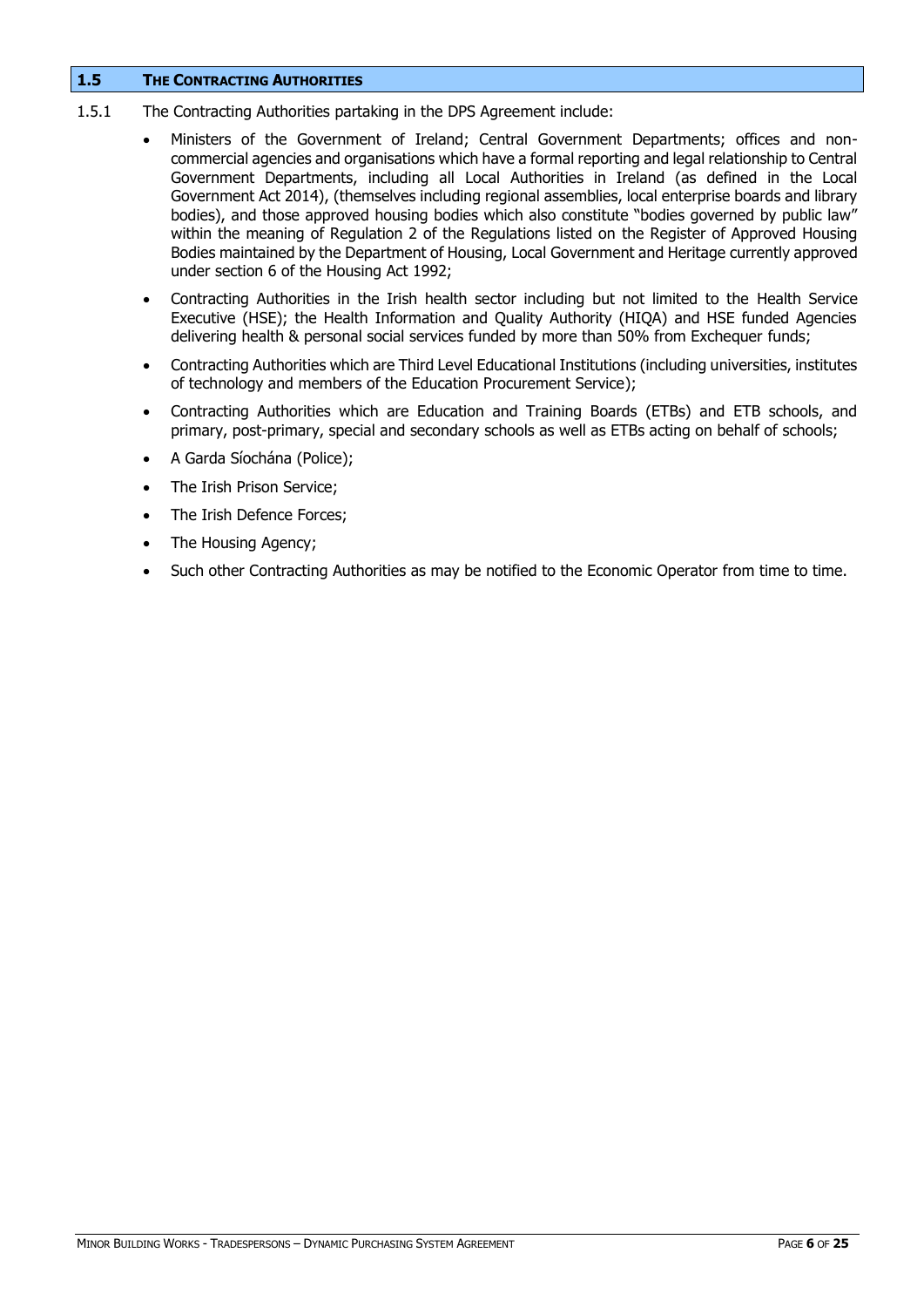# <span id="page-6-0"></span>**2.0 GENERAL TERMS & CONDITIONS**

#### <span id="page-6-1"></span>**2.1 GENERAL**

2.1.1 The LGOPC is not bound by any anomalies, errors, or omissions in the Tender Documents. The Economic Operator shall immediately notify the LGOPC if it becomes aware of any ambiguities, anomalies, errors or omissions in the Tender Documents and the LGOPC shall, upon receipt of such notification, notify all Economic Operators of its ruling in respect of same. Such ruling shall be issued in writing and may, at the LGOPC's discretion, form part of this DPS Agreement.

#### <span id="page-6-2"></span>**2.2 INTERPRETATION**

- 2.2.1 If any term or provision in this DPS Agreement is held to be illegal or unenforceable, in whole or in part, such term or provision shall be deemed not to form part of this DPS Agreement and the enforceability of the remainder of this DPS Agreement shall not be affected.
- 2.2.2 Words importing the singular shall, where the context so requires, include the plural and vice versa.
- 2.2.3 Words of the masculine gender include the feminine and neuter genders and words denoting natural persons include where the context so requires corporations and firms and all such words shall, where appropriate, be construed interchangeably in that manner.
- 2.2.4 The headings and captions in this DPS Agreement are inserted for convenience of reference only and shall not be considered as part of or affect the construction or interpretation of this DPS Agreement.
- 2.2.5 Reference to a Statute or Act or a provision of a Statute or Act shall include any Statute or Act or provision of a Statute or Act amending, consolidating, or replacing it for the time being in force.
- 2.2.6 Words denoting an obligation on a party to do any act, matter or thing shall include an obligation to procure that it be done and words placing a party under a restriction includes an obligation not to permit or allow infringement of the restriction.
- 2.2.7 The terms of this DPS Agreement shall be construed without regard to the rule of construction known as "ejusdem generis".
- 2.2.8 If any ambiguity or question of intent or interpretation arises, this DPS Agreement shall be construed as if drafted jointly by the Economic Operator and the LGOPC and no presumption or burden of proof shall arise favouring or disfavouring either party by virtue of the authorship of any of the provisions of this DPS Agreement.

# <span id="page-6-3"></span>**2.3 LEGAL STATUS OF THE ECONOMIC OPERATOR – ASSIGNMENT AND/OR NOVATION**

- 2.3.1 This DPS Agreement may be assigned or novated by the Economic Operator, subject to the granting of formal written consent to such assignment or novation by the LGOPC, to the legal successor of the Economic Operator where:
	- (a) the specific change was provided for in the procurement process for the award of this DPS Agreement; or
	- (b) the change is as a result of corporate restructuring in a manner permitted under Regulation 72 of the Regulations.
- 2.3.2 The LGOPC may, prior to granting consent to such assignment or novation, require compliance by the succeeding Economic Operator with such conditions the LGOPC deems necessary including, but not limited to, requiring evidence that:
	- (a) the succeeding Economic Operator fulfils the qualifying criteria initially established;
	- (b) the succeeding Economic Operator possesses the capability (technical or otherwise), resources and skills in respect of satisfying the requirements of this DPS Agreement; and
	- (c) a formal change in legal status or corporate restructuring as permitted under sub-paragraphs 2.3.1 (a) and (b) herein has been lawfully undertaken.
- 2.3.3 The terms of this DPS Agreement shall govern any succeeding Economic Operator and the LGOPC may, at its discretion, direct the Economic Operator and the succeeding Economic Operator to execute a formal Deed of Assignment/Novation.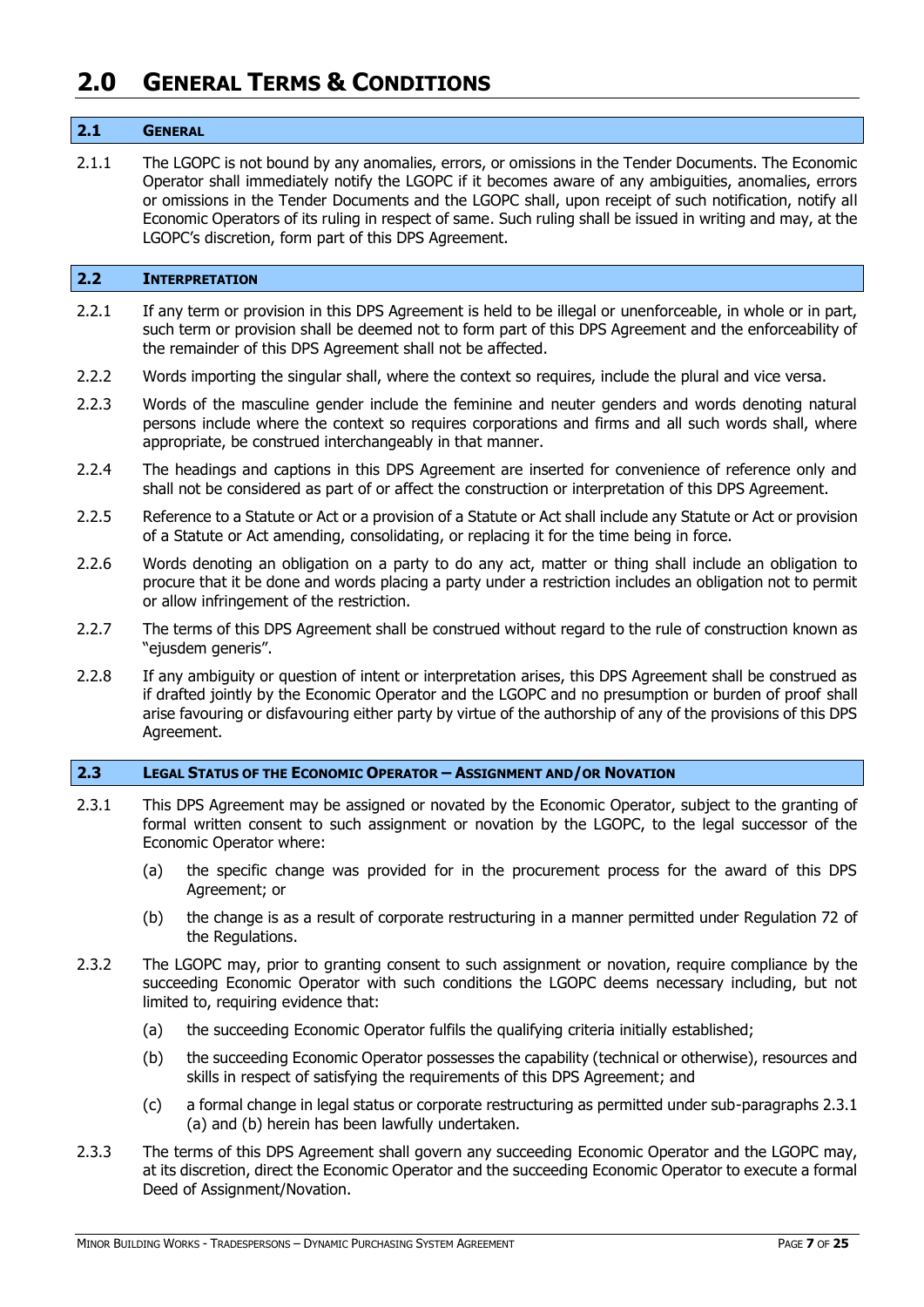- 2.3.4 The LGOPC reserves the right to assign, novate or transfer this DPS Agreement to a third party without the consent of the Economic Operator.
- 2.3.5 Without prejudice to such additional circumstances where assignment is permissible under subparagraphs 2.3.1 (a) and (b) herein, assignment or novation to the legal successor of the Economic Operator (subject to the granting of formal written consent to such assignment by the LGOPC) is permissible in the following circumstances:

Change of the Economic Operator's legal status from:

- (i) sole trader to corporation where general ownership and personnel remain the same;
- (ii) corporation to sole trader where general ownership and personnel remain the same;
- (iii) sole trader to partnership where general ownership and personnel remain the same;
- (iv) partnership to sole trader where general ownership and personnel remain the same;
- (v) corporation to partnership where general ownership and personnel remain the same;
- (vi) partnership to corporation where general ownership and personnel remain the same;
- (vii) sole trader to other related sole trader (for example, business transfer from father to son); or
- (viii) change of the Economic Operator's business name.

#### <span id="page-7-0"></span>**2.4 TERMINATION OF THE DPS AGREEMENT**

- 2.4.1 The LGOPC may, by written notice, terminate this DPS Agreement (without recompense to the Economic Operator) thus ending the participation of the Economic Operator in the DPS, in the following circumstances:
	- if the Economic Operator breaches the terms of this DPS Agreement; or
	- if the provisions of Regulation 73 of the Regulations apply; or
	- if the Economic Operator falls within a relevant exclusion ground under Regulation 57 of the Regulations; or
	- if the Economic Operator fails to provide the requisite evidence of compliance with the declarations submitted in its ESPD following a request from the LGOPC and/or a Contracting Authority; or
	- if the Economic Operator fails to provide, to the LGOPC or the Contracting Authorities, renewed and updated self-declarations in accordance with Regulation 34 (24) of the Regulations; or
	- if any statement made by the Economic Operator in connection with the procedure by which this DPS Agreement was entered into was: (a) untrue when made or subsequently ceases to be true; or (b) was materially incorrect, inaccurate or misleading (whether intentionally so or not).
- 2.4.2 The LGOPC, acting in its sole discretion, may, by giving written notice, collapse the DPS and therefore end the DPS Agreements with all Economic Operators appointed thereto, without recompense to any Economic Operator, at any time during the Period of Validity.

# <span id="page-7-1"></span>**2.5 SUBCONTRACTING**

2.5.1 When responding to a Supplementary Request for Tender where subcontractor(s) are proposed for completion of an sRFT Contract, the Economic Operator shall provide to the Contracting Authority (if requested): (a) the relevant details of the subcontractor(s); (b) an ESPD for the subcontractor(s); (c) evidence of the qualifications and experience of the subcontractor(s); and (d) such other information and documentation in relation to the subcontractor(s) as may be reasonably required by the Contracting Authority.

# <span id="page-7-2"></span>**2.6 RELIANCE ON CAPACITY OF OTHER ENTITIES**

- 2.6.1 Where an Economic Operator has relied on the capacities of other entities to satisfy the selection criteria for entry on to the DPS:
	- it shall, upon request by the Contracting Authority, demonstrate to the Contracting Authority that it will have at its disposal the resources necessary by providing a written undertaking from that other entity, in terms satisfactory to the Contracting Authority and duly evidenced, confirming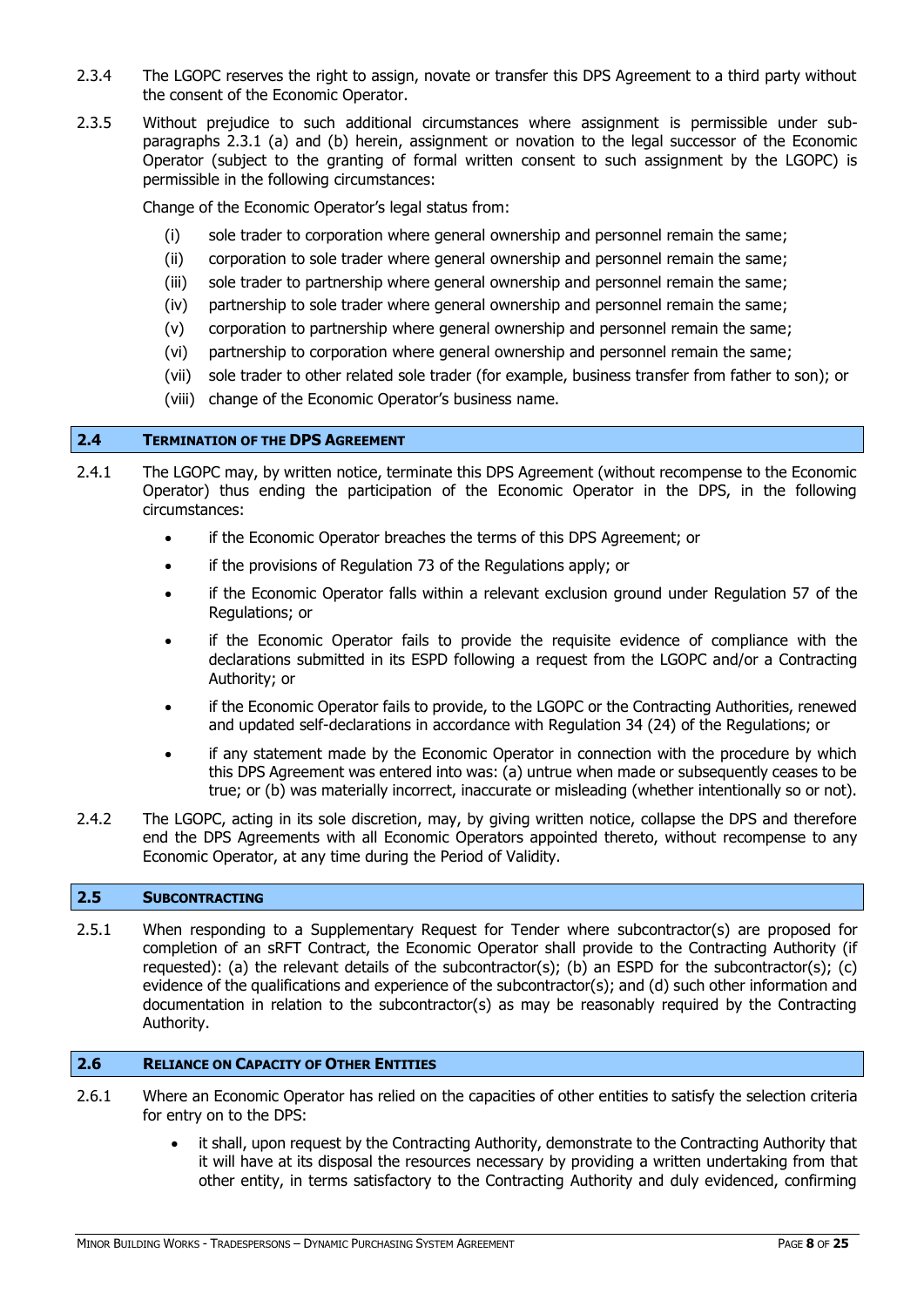that the entity in question will place the necessary resources at the disposal of the Economic Operator;

- such entity must, when requested by the Contracting Authority, provide joint and several liability to the Contracting Authority for the performance and fulfilment of any sRFT Contracts (this may take the form of a guarantee, letter of reliance, such entity being a party to the sRFT Contract or other form of commitment as directed by the Contracting Authority).
- 2.6.2 An Economic Operator may only rely on the capacities of other entities where those entities will perform the services/works for which these capacities are required.

#### <span id="page-8-0"></span>**2.7 TAX COMPLIANCE**

- 2.7.1 All payments under an sRFT Contract are conditional upon the Economic Operator (and its subcontractor(s) where appropriate) being tax compliant.
- 2.7.2 The Economic Operator (and its subcontractor(s) where appropriate) must comply with the following:
	- (a) at a minimum, the terms of the Department of Finance Circulars 43/2006 and 44/2006: Tax Clearance Procedures Public Sector Contracts (as may be amended, updated or re-published by the relevant body from time to time and as then apply at the time of the sRFT Contract) and;
	- (b) such other requirements and directions that an individual Contracting Authority may impose in order to satisfy itself that the Economic Operator (and its subcontractor(s) where appropriate) is tax compliant.

#### <span id="page-8-1"></span>**2.8 EMPLOYEES**

2.8.1 The Economic Operator (and its subcontractor(s) where appropriate) must comply with all legal requirements in relation to PAYE and PRSI and must ensure that the rates of pay and conditions of employment, including pension contributions: (a) comply with all applicable laws; and (b) are at least as favourable as those for the relevant category of worker in any sectoral employment orders, employment regulation orders or registered employment agreements.

#### <span id="page-8-2"></span>**2.9 ENVIRONMENTAL & SOCIAL CONSIDERATIONS**

- 2.9.1 In the performance of an sRFT Contract, the Economic Operator and its subcontractor(s) (if applicable) shall comply with all applicable obligations in the field of environmental, social and labour law that apply at the place where the services/works are provided, that have been established by EU law, national law, collective agreements or by international, environmental, social and labour law listed in Schedule 7 of the Regulations.
- 2.9.2 This DPS facilitates the inclusion of environmental and social considerations and labour law in the Award Criteria published at Supplementary Request for Tender stage as set out in Section 5.0 hereunder.

# <span id="page-8-3"></span>**2.10 STATUTORY OBLIGATIONS AND APPLICABLE LAW**

2.10.1 This DPS Agreement shall be governed by and construed in accordance with the laws of Ireland and the courts of Ireland shall have exclusive jurisdiction to hear and determine any disputes arising out of or in connection with same.

#### <span id="page-8-4"></span>**2.11 FREEDOM OF INFORMATION ACTS**

2.11.1 The LGOPC and the Contracting Authorities are subject to the Freedom of Information Act, 2014 and the Economic Operator acknowledges that information provided in response to a Supplementary Request for Tender may be considered confidential or commercially sensitive. The Economic Operator should consider if any information supplied by it in response to a Supplementary Request for Tender should not be disclosed because it is commercially sensitive or confidential and if this is the case, the Economic Operator should, when providing the information, identify same and specify the reasons for its commercial sensitivity or confidentiality. The LGOPC and the Contracting Authorities shall have regard to such statement but shall not be bound by it. If the Contracting Authority and/or the LGOPC, in their discretion, are satisfied that the information should be properly regarded as being confidential or commercially sensitive, the information shall be kept confidential subject to the LGOPC's and/or the Contracting Authority's obligations under public procurement and Freedom of Information laws.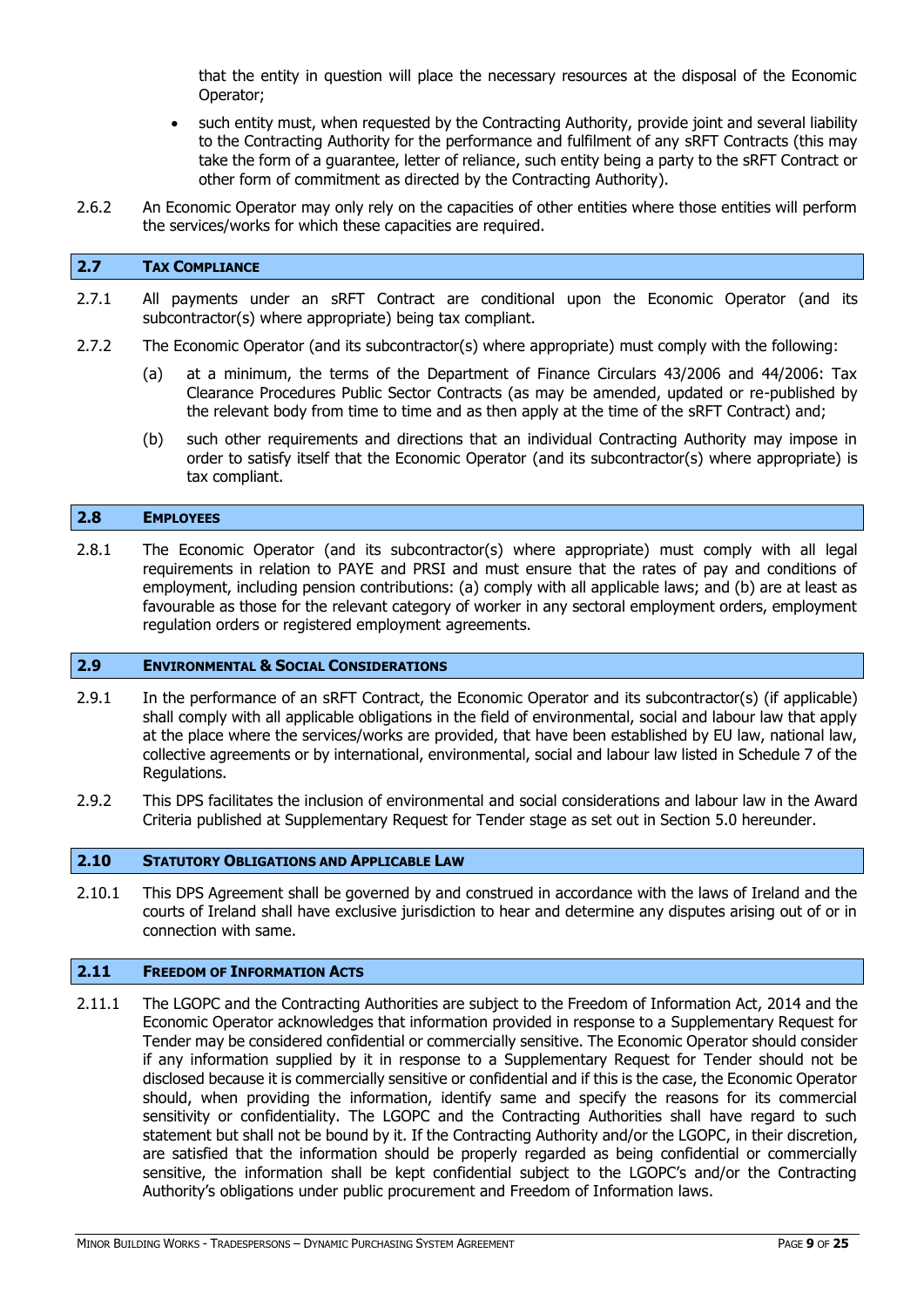# <span id="page-9-0"></span>**2.12 CANVASSING**

- 2.12.1 Canvassing or any effort by the Economic Operator to influence the personnel and/or agents of the LGOPC and/or the Contracting Authorities in relation to the DPS or a Supplementary Request for Tender may result in: (a) the disqualification of the Economic Operator by the LGOPC from the DPS; and/or (b) the disqualification of the Economic Operator by the Contracting Authority from the Supplementary Request for Tender.
- 2.12.2 Where the Economic Operator has an existing relationship with personnel and/or agents of the LGOPC and/or the Contracting Authorities, it is advised that any discussions, correspondence or other communications with regards to the DPS and/or its Supplementary Requests for Tenders may be treated as canvassing.
- 2.12.3 In accordance with the Ethics in Public Office Act, 1995 (as amended), any money, gifts or other consideration furnished by an Economic Operator seeking to obtain an sRFT Contract or otherwise influence the DPS will be deemed to have been paid or given corruptly unless the contrary is proved.

#### <span id="page-9-1"></span>**2.13 CONFLICTS OF INTEREST AND REGISTRABLE INTEREST**

- 2.13.1 Any actual or potential conflict of interest involving the Economic Operator and a Contracting Authority and/or the LGOPC must be disclosed by the Economic Operator as soon as it becomes apparent.
- 2.13.2 The LGOPC and/or the Contracting Authorities may investigate potential conflicts of interest with the Economic Operator where it deems it necessary for the proper and transparent administration of the DPS.
- 2.13.3 Where the LGOPC and/or the Contracting Authority determines a material conflict of interest arises it may, at its sole discretion, permit the situation to continue subject to the Economic Operator's satisfactory compliance with safeguards specified by the LGOPC and/or the Contracting Authority.
- 2.13.4 Where the LGOPC and/or the Contracting Authority determines a material conflict of interest arises and same can only be remedied by the exclusion of the Economic Operator from a Supplementary Request for Tender and/or an sRFT Contract, the LGOPC and/or the Contracting Authority shall exclude the Economic Operator from same.
- 2.13.5 Any registrable interest (having the meaning prescribed by the Ethics in Public Office Act, 1995) involving the Economic Operator and the LGOPC and/or a Contracting Authority, must be fully disclosed to the LGOPC and/or the Contracting Authority immediately upon such information becoming known to the Economic Operator.

#### <span id="page-9-2"></span>**2.14 CONFIDENTIALITY**

2.14.1 All documents and information in relation to the DPS and its application process provided to the Economic Operator by the LGOPC shall be treated as strictly confidential by the Economic Operator.

# <span id="page-9-3"></span>**2.15 DATA PROTECTION**

- 2.15.1 In this clause, "Data Protection Laws" means: (a) the Irish Data Protection Acts 1988 to 2018; (b) the General Data Protection Regulation (EU) 2016/679 ("GDPR"); and (c) any other applicable law or regulation relating to the processing of personal data and to privacy including (but not limited to) the E-Privacy Directive and the European Communities (Electronic Communications Networks and Services) (Privacy and Electronic Communications) Regulations, 2011 ("E-Privacy Regulations") (as may be amended, updated or re-published by the relevant body from time to time and as then apply at the time of an sRFT Contract).
- 2.15.2 The Contracting Authorities and the LGOPC will each be an Independent Data Controller (where Data Controller has the meaning given under the Data Protection Laws) in respect of any Personal Data (where Personal Data has the meaning given under the Data Protection Laws) required to be provided by the Economic Operator in response to this DPS Agreement and any Supplementary Request for Tender.
- 2.15.3 The Economic Operator, as Data Controller in respect of any Personal Data provided by it, in its application to the DPS and in response to a Supplementary Request for Tender, is required to confirm that all Data Subjects (where Data Subject has the meaning given under the Data Protection Laws) whose Personal Data is provided by the Economic Operator have consented to the processing of such Personal Data by the Economic Operator, the LGOPC, the Contracting Authorities, the evaluation teams and the operator of [www.supplygov.ie](http://www.supplygov.ie/) (hereinafter referred to as "Supplygov") for the purpose of the participation of the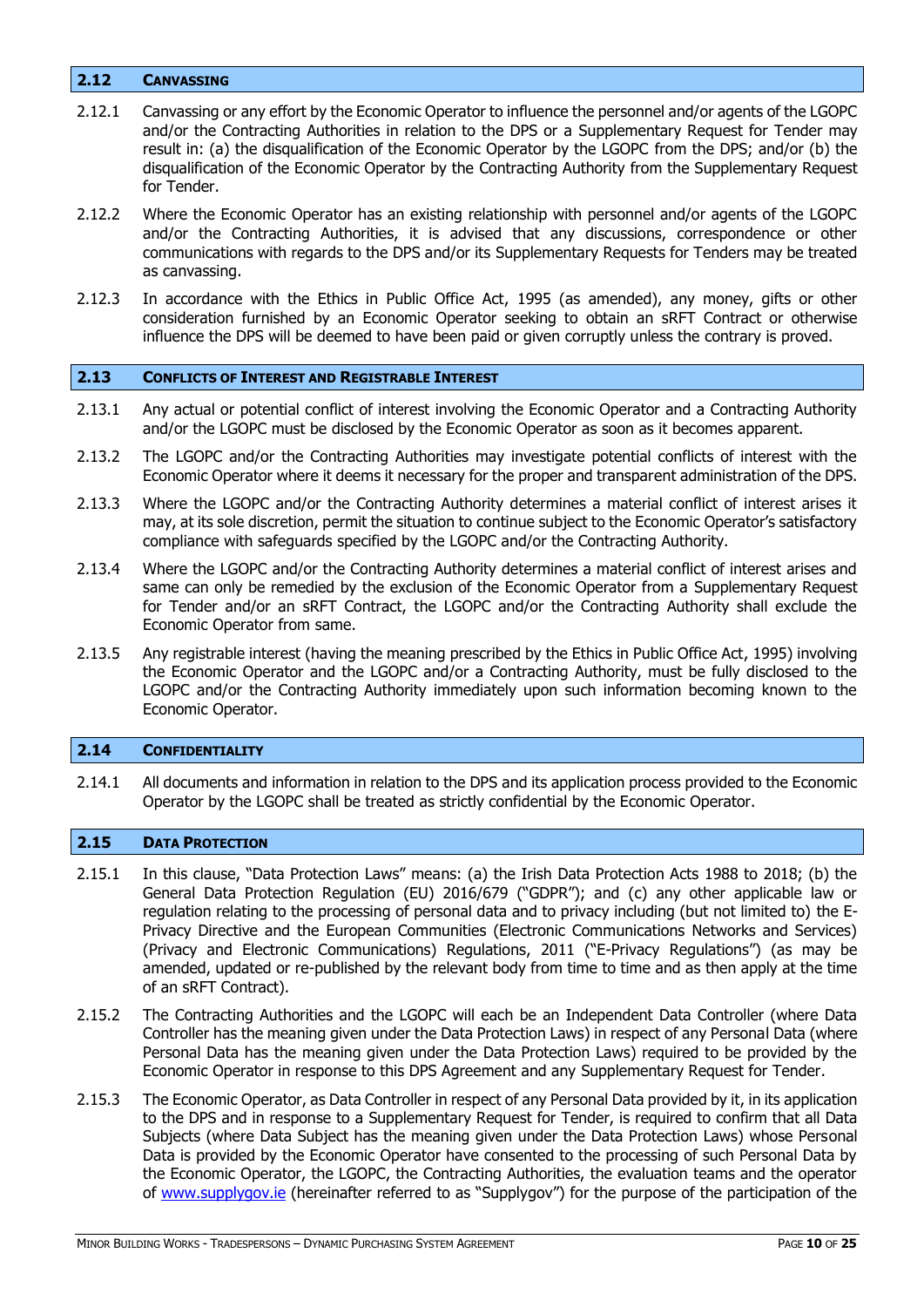Economic Operator in the DPS and/or Supplementary Request for Tender or that the Economic Operator otherwise has a legal basis for providing such Personal Data to the foregoing for the purpose of its participation in the DPS.

- 2.15.4 The Contracting Authorities and the LGOPC, each as an independent Data Controller, may process the Personal Data as follows:
	- by the Contracting Authorities disclosing data (including Personal Data of the Economic Operator and/or their employees or other related third-party agents such as those persons' names, contact details, work experience etc.) to the LGOPC.
- 2.15.5 The Contracting Authorities, as an independent Data Controller, may share the Personal Data as follows:
	- share such Personal Data with other bodies within the public and/or semi-state sectors that use the Supplygov service as required by this DPS Agreement. The list of such public and/or semi-State bodies is maintained on Supplygov and is updated from time to time. In addition, such Personal Data may be shared with the Office of Government Procurement, the Local Government Management Agency and with other bodies as required under law.
- 2.15.6 The Contracting Authorities and the LGOPC shall enter into a Data Sharing Agreement, which shall govern the sharing of the Personal Data between them and their respective rights, obligations, and liability in relation to this.
- 2.15.7 The Economic Operator shall be individually responsible, as an independent Data Controller, for its own processing of the Personal Data and must fully comply with its obligations as a Data Controller under the Data Protection Laws in this regard.
- 2.15.8 Neither the Economic Operator nor the LGOPC shall be construed as a Data Processor (where Data Processor has the meaning given under the Data Protection Laws) in relation to the other, unless the conditions for processing of the Personal Data change so that one party processes Personal Data on behalf of and on the instructions of the other party.
- 2.15.9 The Economic Operator and the LGOPC shall not be construed as Joint Data Controllers (where Joint Data Controllers has the meaning given under the Data Protection Laws) unless the conditions for processing of the Personal Data change such that the parties in conjunction with one another jointly, in a collaborative fashion, determine the purposes and means of processing the Personal Data.
- 2.15.10 The Economic Operator will inform the LGOPC as soon as possible of any requests from Data Subjects regarding rectification or erasure of Personal Data included in a tender, or restriction of or objection to the processing of such Personal Data for the purposes set out herein. The Economic Operator shall, to the extent that such a request affects the processing of such Personal Data by the LGOPC, provide reasonable assistance to the LGOPC and or the Contracting Authorities to enable compliance with the Data Protection Laws. Notwithstanding the foregoing, the Economic Operator shall remain responsible itself for dealing with requests from Data Subjects in respect of Personal Data, to the extent that such requests are directed by the Data Subject to the Economic Operator (or any of its agents, employees or sub-contractors).
- 2.15.11 The Economic Operator shall notify the LGOPC immediately if the Economic Operator becomes aware of, or suspects: (i) any breach of this section; or (ii) a Personal Data breach which is likely to affect or invoke the LGOPC's obligations under the Data Protection Laws; or (iii) any situation or envisaged development that shall in any way influence, change or limit the processing of the Personal Data included in the tender for the purposes set out herein. The Economic Operator shall document all Personal Data breaches in accordance with the Data Protection Laws and fully co-operate with the LGOPC and/or the Contracting Authorities to ensure compliance with the Data Protection Laws. The Economic Operator shall use reasonable endeavours to mitigate any damage suffered by a Data Subject in these circumstances.
- 2.15.12 The Economic Operator hereby indemnifies the LGOPC and the Contracting Authorities against all claims, liabilities, costs, expenses, damages and losses suffered or incurred by the LGOPC and/or the Contracting Authorities arising out of or in connection with any breach by the Economic Operator (or any of its employees/agents/sub-contractors) of any terms of this section, or its obligations under the Data Protection Laws, or any use by the Economic Operator of the Personal Data.

#### <span id="page-10-0"></span>**2.16 PUBLIC HEALTH**

2.16.1 All services/works proposed under this Agreement must be capable of being undertaken in compliance with all Safety, Health and Welfare at Work legislation and guidance including, but not limited to, public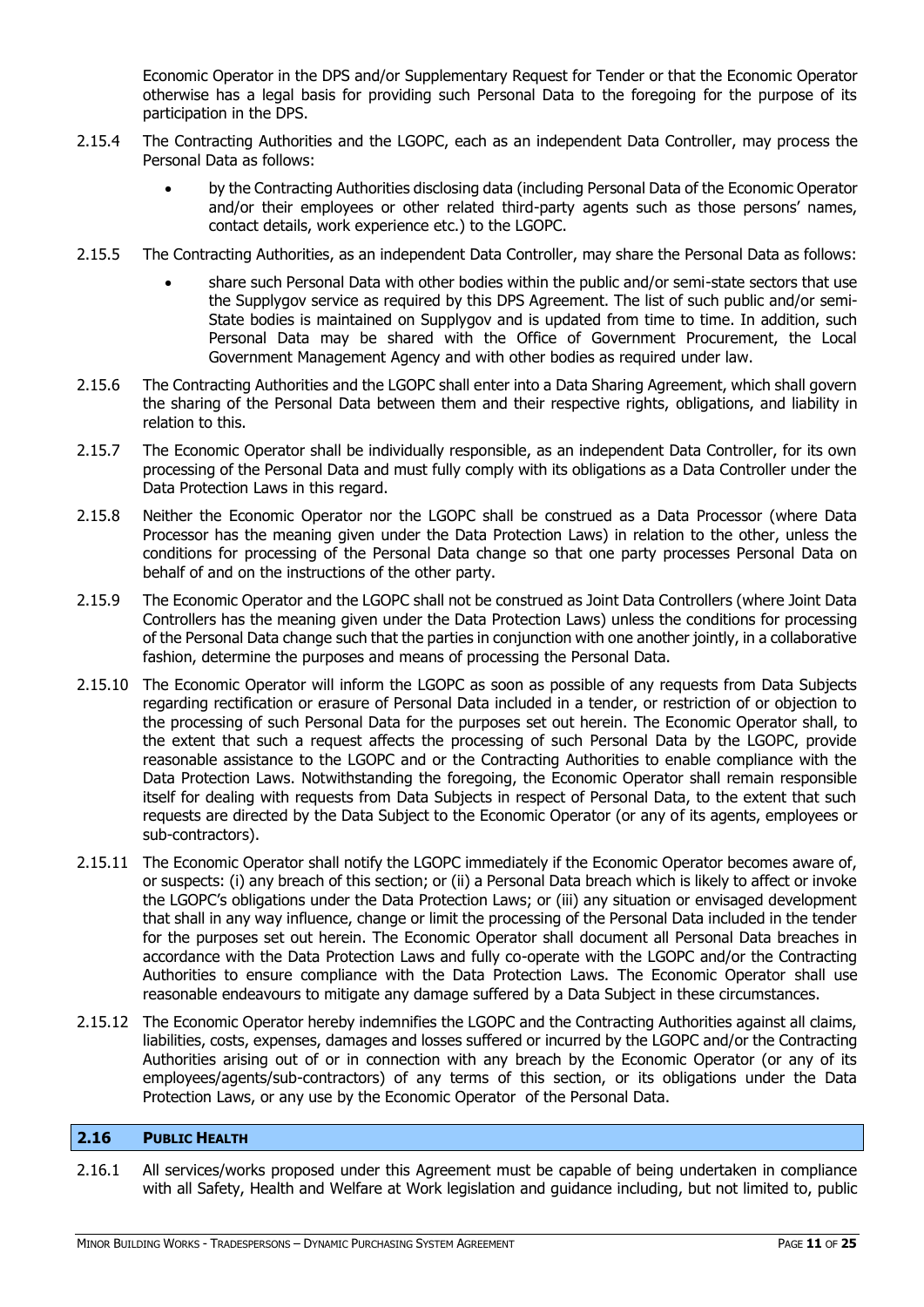health advice and requirements, and any applicable public service standard operating procedures which have been put in place by the Government, Government Departments, State Agencies and/or construction industry representative bodies in response to a public health emergency.

#### <span id="page-11-0"></span>**2.17 CHILD PROTECTION & VETTING**

- 2.17.1 Contractors Personnel shall strictly adhere to the Contracting Authorities child protection policy which will be included with the sRFT documents for the information of Contractors – if applicable.
- 2.17.2 Contractors Personnel may be subject to routine Garda Security Clearance procedures prior to being allowed entry onto certain sites, including but not limited to Local Authority, An Garda Síochána, Health Service Executive, Department of Defence and Department of Education sites. Co-operation with these procedures is mandatory.

#### <span id="page-11-1"></span>**2.18 PERFORMANCE BOND**

2.18.1 Economic Operators are not required to have a Performance Bond in place when submitting their application for admittance to the DPS. However, if successfully admitted to the Agreement, Economic Operators, if requested to do so by a Contracting Authority, may be required to provide a Performance Bond prior to the award of an sRFT Contract.

# <span id="page-11-2"></span>**2.19 BREXIT**

2.19.1 It shall be the responsibility of the Economic Operator to fulfil the obligations under an sRFT Contract notwithstanding any changes in circulars, law, regulations, taxation or duties or other restrictions which might arise following the withdrawal of the United Kingdom from membership of the European Union.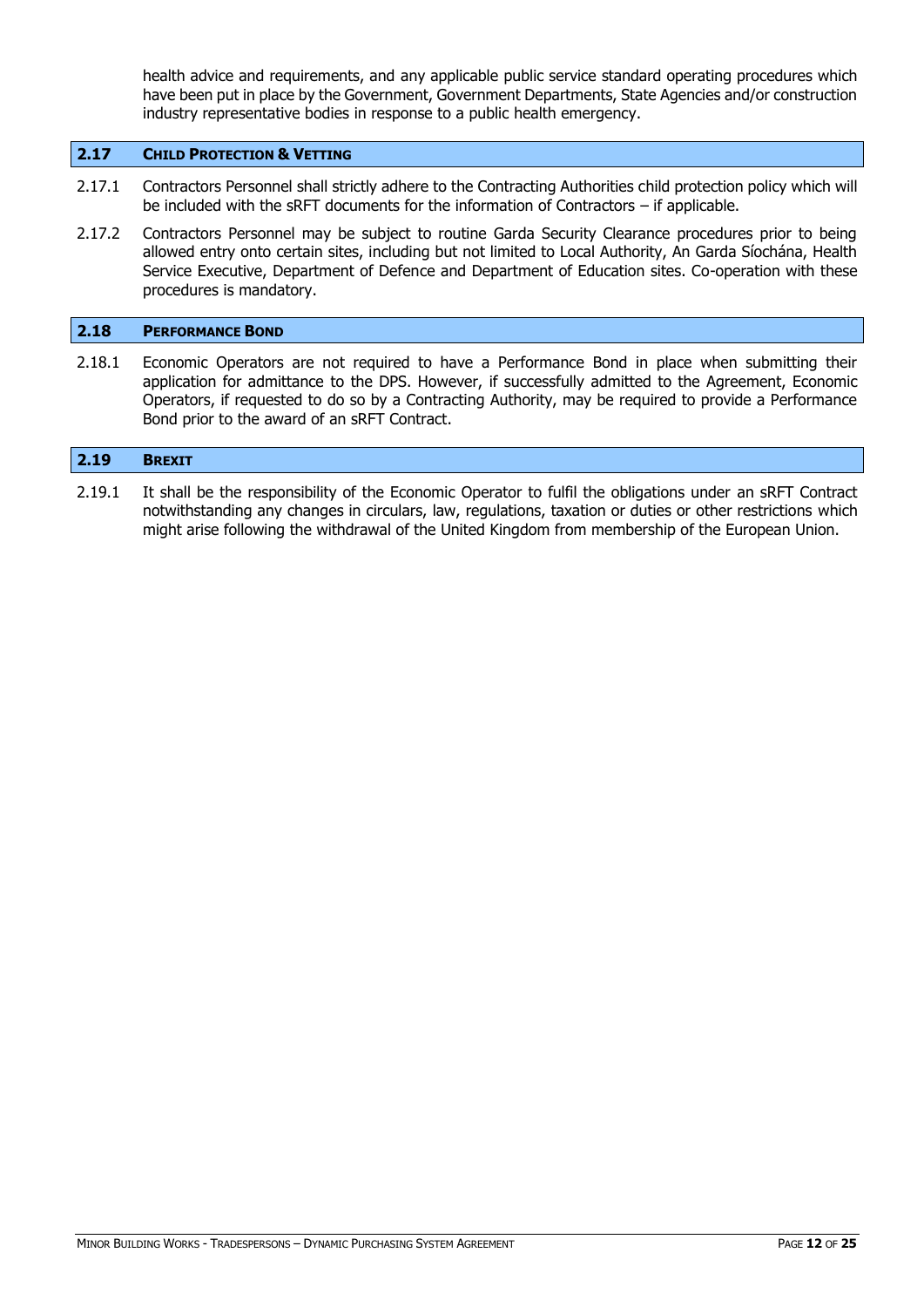# <span id="page-12-0"></span>**3.0 EVIDENCE IN SUPPORT OF MINIMUM STANDARDS**

#### <span id="page-12-1"></span>**3.1 INTRODUCTION**

- 3.1.1 An Economic Operator may be required to provide supporting documentation to verify their status with respect to the minimum standards set out below. The supporting documentation must be provided within five working days when requested by the LGOPC and/or Contracting Authority. If the supporting documentation is not provided or is withheld or if there is a serious misrepresentation in supplying such supporting documentation, the Contracting Authority may, at their discretion, exclude the Economic Operator from the sRFT and/or the LGOPC may, at its discretion, terminate the DPS Agreement with the Economic Operator.
- 3.1.2 Unless otherwise indicated, the evidence in support of minimum standards as set out below applies to all lots. For the avoidance of doubt, any reference in this Agreement to a qualification under the National Framework of Qualifications shall also mean an equivalent qualification obtained in another EU member state.

#### <span id="page-12-2"></span>**3.2 FINANCIAL CONFIRMATORY NOTE**

3.2.1 The evidence in support of this minimum standard is a signed completed Financial Confirmatory Note in the form published with the Tender Documents.

#### <span id="page-12-3"></span>**3.3 MINIMUM STANDARDS – EVIDENCE**

#### 3.3.1 **Health and Safety Declarations**

The evidence in support of this minimum standard is a current Health and Safety Policy and Health and Safety Statement in compliance with the Safety, Health and Welfare at Work Act 2005.

#### 3.3.2 **Technicians or Technical Bodies Responsible for Quality Control**

The evidence in support of this minimum standard is a written statement naming the Technicians and Technical Bodies, particularly those involved in quality control.

#### <span id="page-12-4"></span>**3.4 LOT 1 MINIMUM STANDARDS – EVIDENCE**

# 3.4.1 **Technical Capability - Educational and Professional Qualifications**

The evidence in respect of the Technical Capability - Educational and Professional Qualifications is for the Economic Operator to satisfy both **A** and **B** below:

**A.** That my organisation can provide at least one (1) member of the managerial staff who holds a National Framework of Qualifications (NFQ) Level Seven (7) or higher, plus three (3) years experience, or equivalent, in managing projects relevant to the services/works to be completed under this Agreement:

#### **Note:**

Equivalent managerial staff technical capability offered by the Economic Operator must include as a minimum an NFQ Level Six (6) qualification, plus five (5) years experience in managing projects relevant to the services/works to be completed under this Agreement; or Ten (10) years' experience in managing projects relevant to the services/works under this Agreement.

**Note:** The evidence in support of the minimum criteria above is a copy of the relevant qualification and evidence of the relevant experience.

**B.** That my organisation is a Registered Electrical Contractor with an Electrical Safety Supervisory Body (Safe Electric) as appointed by the Commission for Regulation of Utilities (CRU).

#### **Note:**

The evidence in support of the minimum selection criteria above is a copy of the current Safe Electric Registration Card issued by Safe Electric to the Economic Operator.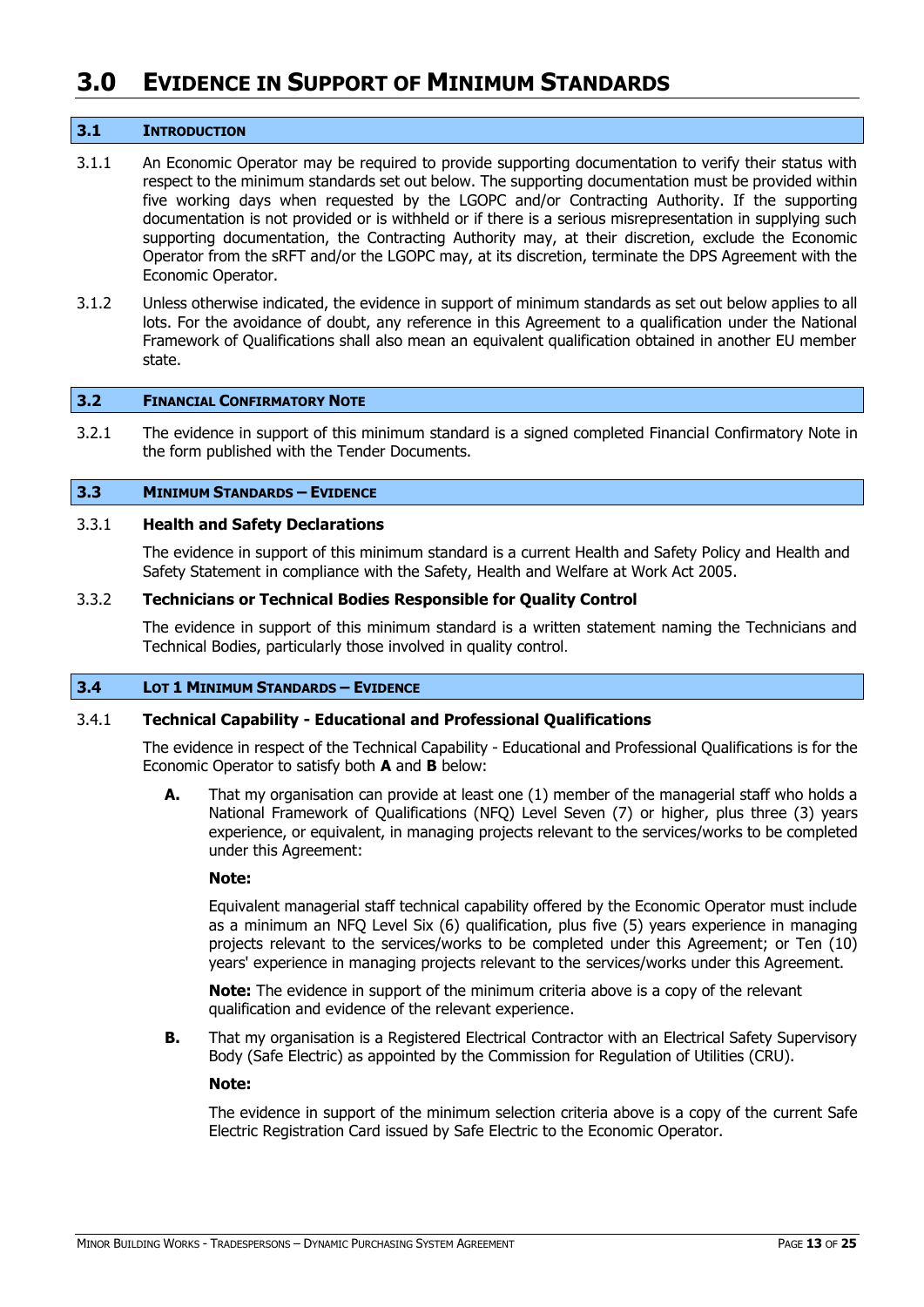#### <span id="page-13-0"></span>**3.5 LOT 2 MINIMUM STANDARDS – EVIDENCE**

# 3.5.1 **Technical Capability - Educational and Professional Qualifications**

The evidence in respect of the Technical Capability - Educational and Professional Qualifications is for the Economic Operator to satisfy both **A** and **B** below:

**A.** That my organisation can provide at least one (1) member of the managerial staff who holds a National Framework of Qualifications (NFQ) Level Seven (7) or higher, plus three (3) years experience, or equivalent, in managing projects relevant to the services/works to be completed under this Agreement:

#### **Note:**

Equivalent managerial staff technical capability offered by the Economic Operator must include as a minimum an NFQ Level Six (6) qualification, plus five (5) years experience in managing projects relevant to the services/works to be completed under this Agreement; or Ten (10) years' experience in managing projects relevant to the services/works under this Agreement.

**Note:** The evidence in support of the minimum criteria above is a copy of the relevant qualification and evidence of the relevant experience.

**B.** That my organisation can provide at least one (1) plumber/pipefitter.

#### **Note:**

The evidence in support of the minimum selection criteria above is having attained:

a) National Framework of Qualification Advanced Certificate Craft - Plumbing/Pipefitting (NFQ) Level Six (6), or b) FETAC Level 6 Advanced National Craft Certificate in Plumbing/Pipefitting, or c) Recognised apprenticeship as a Plumber/Pipefitter.

# <span id="page-13-1"></span>**3.6 LOT 3 MINIMUM STANDARDS – EVIDENCE**

# 3.6.1 **Technical Capability - Educational and Professional Qualifications**

The evidence in respect of the Technical Capability - Educational and Professional Qualifications is for the Economic Operator to satisfy both **A** and **B** below:

**A.** That my organisation can provide at least one (1) member of the managerial staff who holds a National Framework of Qualifications (NFQ) Level Seven (7) or higher, plus three (3) years experience, or equivalent, in managing projects relevant to the services/works to be completed under this Agreement:

# **Note:**

Equivalent managerial staff technical capability offered by the Economic Operator must include as a minimum an NFQ Level Six (6) qualification, plus five (5) years experience in managing projects relevant to the services/works to be completed under this Agreement; or Ten (10) years' experience in managing projects relevant to the services/works under this Agreement.

**Note:** The evidence in support of the minimum criteria above is a copy of the relevant qualification and evidence of the relevant experience.

**B.** That my organisation can provide at least one (1) plumber/pipefitter;

OR

is a Registered Electrical Contractor with an Electrical Safety Supervisory Body (Safe Electric) as appointed by the Commission for Regulation of Utilities (CRU).

# **Note:**

The evidence in support of the minimum selection criteria for:

#### **Plumber/Pipefitter**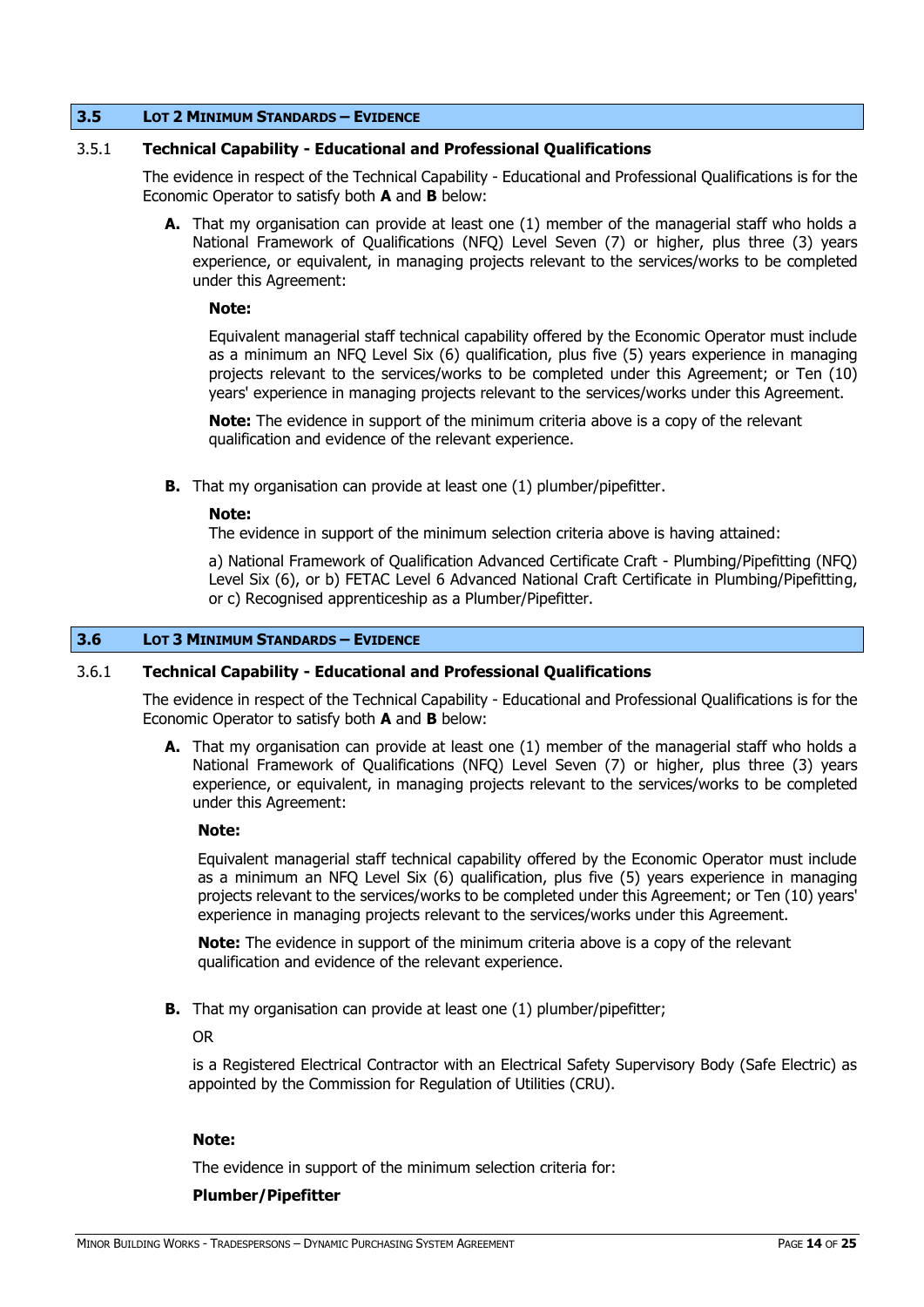Having attained:

a) National Framework of Qualification Advanced Certificate Craft - Plumbing/Pipefitting (NFQ) Level Six (6), or b) FETAC Level 6 Advanced National Craft Certificate in Plumbing/ Pipefitting, or c) Recognised apprenticeship as a Plumber/Pipefitter.

# **Registered Electrical Contractor**

A copy of the current Safe Electric Registration Card issued by Safe Electric to the Economic Operator.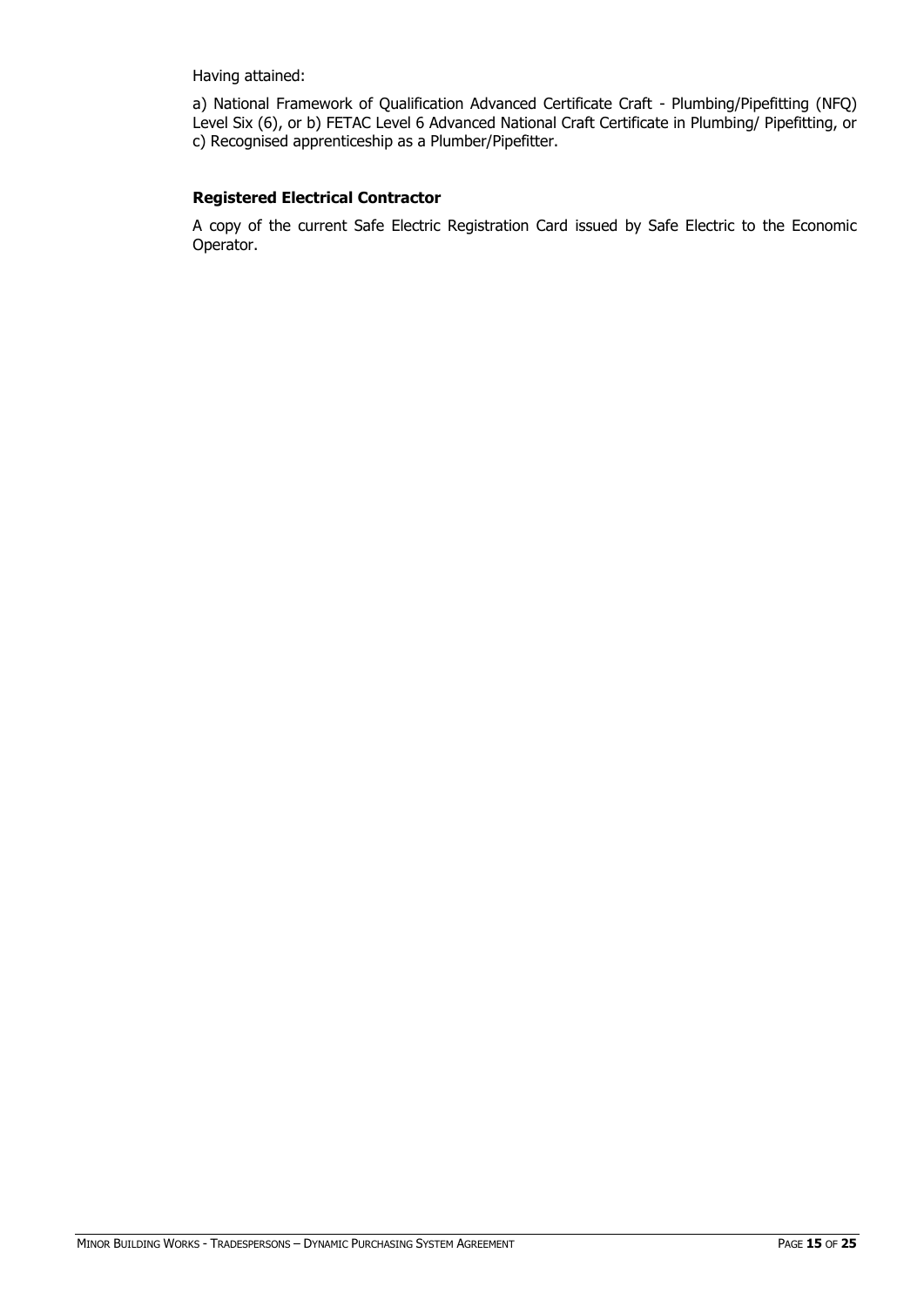# <span id="page-15-0"></span>**4.0 GENERAL SPECIFICATION**

#### <span id="page-15-1"></span>**4.1 SCOPE OF WORKS**

# 4.1.1 **Lot-1: Electrical Works**

The relevant categories associated with services/works for this Lot may include but are not limited to:

- Electrical installation work
- Electrical wiring work
- Electrical fitting work
- LED Lighting
- Maintenance, repairs and emergency repairs
- Servicing and testing of various wiring systems and services
- Commissioning and provision of appropriate certification
- Periodic inspection reports
- Other electrical installation work

# 4.1.2 **Lot-2: Plumbing Works**

The relevant categories associated with services/works for this Lot may include but are not limited to:

- Boiler repairs, maintenance and servicing
- Planned and/or reactive boiler maintenance and servicing of boiler systems and ancillary plant
- Boiler replacement
- Hot and cold-water systems
- Servicing, maintenance & installation of water, sanitary, drainage & rain-water systems
- Oil/Gas/Solid fuel burning devices and associated systems
- Installation, replacement and/or repair of plumbing and heating applications
- Inspection, testing, commissioning and/or certification of plumbing and heating applications
- Other plumbing installation work

# 4.1.3 **Lot-3: Renewable Energy Systems and Ancillary Works**

The relevant categories associated with services/works for this Lot may include but are not limited to:

- Heat recovery systems
- Heat Pumps
- Renewable based hot water systems
- Photovoltaic Panels
- Servicing, maintenance & installation of renewable energy systems
- Other renewable energy systems works

# <span id="page-15-2"></span>**4.2 LEGISLATION**

4.2.1 The Economic Operator shall, in its performance of the SRFT Contract, comply with all relevant legislation and bye-laws that apply during the term of the DPS including, but not limited to, the following (as may be amended, updated or re-published by the relevant body from time to time):

- Safety Health and Welfare at Work Act 2005;
- Safety Health and Welfare at Work (Construction) Regulations 2013;
- Safety Health and Welfare at Work (General Application) Regulations 2007 2016 (as amended);
- The Building Regulations 1997 2019;
- Waste Management Act 1996 2013 (as amended);
- Electricity Regulation Act 1999;
- The Air Pollution Act 1987;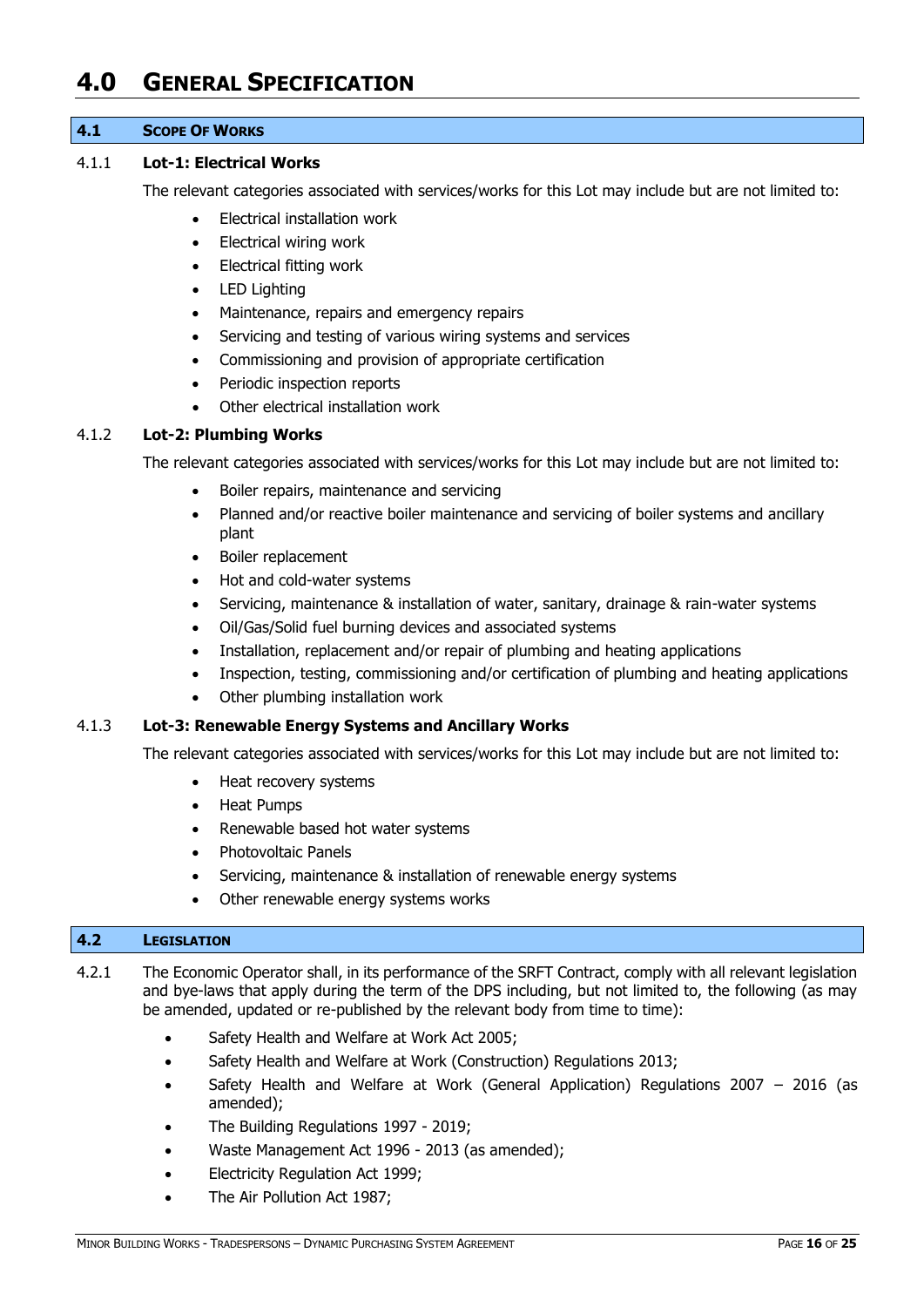- Fire Services Act 1981;
- Construction Product Regulations 2013;
- Local Byelaws and Regulations;
- Such further and/or new relevant legislation, regulations, byelaws, that may be introduced or come into being during the term of the DPS.
- 4.2.2 The Contracting Authority may seek evidence of the Economic Operator's compliance with the above by way of production of such licenses, permits or other documentation deemed reasonably necessary by the Contracting Authority.
- 4.2.3 The economic operator will be fully responsible for the quality of the materials and their compliance with the technical requirements as set out in the Tender Documents.
- 4.2.4 The economic operator must adhere to and ensure compliance with all relevant product manufacturer's instructions.
- 4.2.5 In order to ensure compliance with environmental technical standards, Economic Operators tendering for an alternative environmentally friendly product at Supplementary Request for Tender stage will be required at that stage to submit an Environmental Product Declaration (EPD) in accordance with EN 15804 for each alternative environmentally friendly product they propose.

#### <span id="page-16-0"></span>**4.3 TECHNICAL STANDARDS, GUIDELINES & CODES OF PRACTICE**

- 4.3.1 The Economic Operator shall, in its performance of the SRFT Contract, comply, where applicable, with all relevant technical standards, guidelines and codes of practice that apply during the term of the DPS including, but not limited to, the following (as may be amended, updated or re-published by the relevant body from time to time):
	- I.S. 10101:2020 National Rules for Electrical Installations (5th Edition) and any Amendments, Corrigenda & Errata lists;
	- Transition arrangements from ET 101:2008 National Rules for Electrical Installations (4th Edition) to the new standard I.S. 10101:2020 shall be determined by the Regulator CRU;
	- Commission for Regulation of Utilities (CRU) document entitled 'Definition of the Scope of Controlled Works':
	- Irish Standard I.S. 813 Domestic gas installations (Edition 3) and Amendment 1:2017;
	- Irish Standard I.S. 820:2019 Non-domestic gas installations (Edition3);
	- I.S. 3217:2013 Emergency Lighting;
	- IS 3218:2013 Fire detection and alarm systems for buildings system design, installation, servicing and maintenance;
	- Commission for Regulation of Utilities (CRU) document entitled 'Gas Safety Regulatory Framework for Ireland';
	- EN 1949 : 2011 + A1 2013 Specification for the installation of LPG systems for habitation purposes in leisure accommodation vehicles and accommodation purposes in other vehicles;
	- SEAI Domestic Technical Standards and Specifications Version 1.3 2020;
	- S.R. 54:2014 Code of Practice for the energy efficient retrofit of dwellings;
	- Building Regulations Technical Guidance Documents;
	- Guidance in the 'Energy Efficiency in Traditional Buildings' (DECLG 2010);
	- Energy Efficiency Best Practice in Housing, Internal Wall Insulation in Existing Housing, A Guide for Specifiers and Contractors;
	- Product Manufacturer Guidelines;
	- NSAI Agrément certificates;
	- Relevant Irish Standards ("Irish Standards"), Codes of Practice ("Codes of Practice"), EU Directives ("Directives") or equivalent European Standards ("European Standards");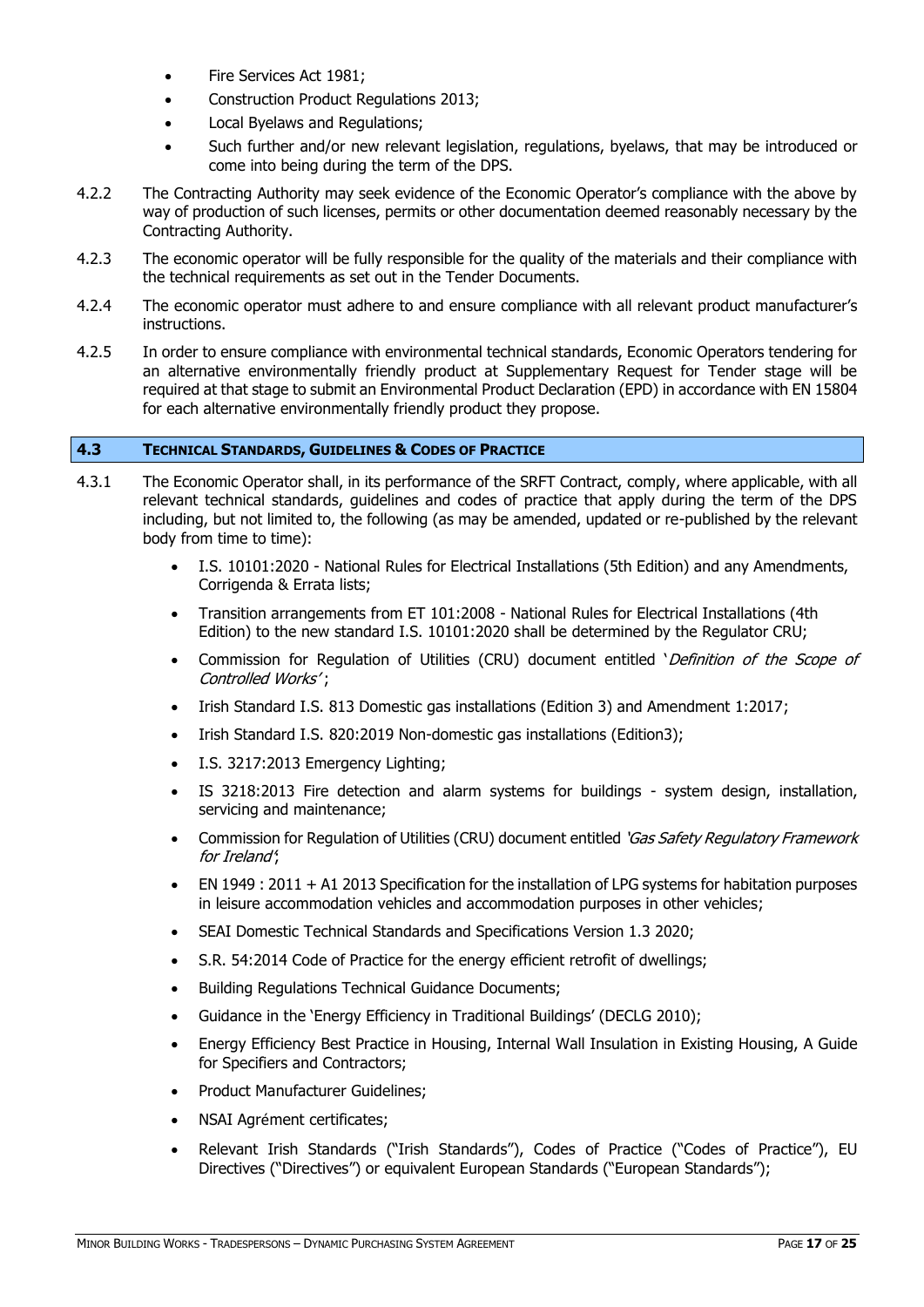- The Building Regulations Technical Guidance Document C and the DHPLG publication Radon in Existing Buildings – Corrective Options;
- I.S. EN ISO 13788:2012 Hygrothermal Performance of Building Components and Building Elements – Internal Surface Temperature to Avoid Critical Surface Humidity and Interstitial Condensation – Calculation Methods;
- I.S. EN 15026:2007 Hygrothermal Performance of Building Components and Building Elements – Assessment of Moisture Transfer by Numerical Simulation;
- All ASHRAE guidance for specific Mechanical Systems and Components (where more comprehensive than CIBSE;
- Requirements of utility providers and other applicable authorities;
- Law and good industry practice on Disability including those of the National Disability Authority;
- Good industry practice in respect of Fire; and
- Such further and/or new relevant technical standards, guidelines and codes of practice that may be introduced or come into being during the term of the DPS.
- 4.3.2 Individual Contracting Authorities may also require compliance with specific documents. This may include, for the avoidance of doubt, a Contracting Authority's own guidance document relating to the services/works.

# <span id="page-17-0"></span>**4.4 HEALTH AND SAFETY - GENERAL**

- 4.4.1 In fulfilling an sRFT Contract, the Economic Operator must comply with its obligations under Health and Safety legislation, which legislation includes, but is not limited to, the Safety, Health and Welfare at Work Act, 2005 and all regulations, codes of practice and guidelines arising thereunder, including, but not limited to, the Safety, Health and Welfare at Work (Construction) Regulations 2013 and the Safety, Health and Welfare at Work (General Application) Regulations 2007 – 2016 (collectively referred to as "Health and Safety legislation").
- 4.4.2 In order to comply with its requirements under Health and Safety legislation, the Contracting Authority ("the Client"), at sRFT stage, shall assess the competence of parties appointed to or that will have a Construction Duty Holder<sup>5</sup> role taking into account the specific requirements of the sRFT Contract.
- 4.4.3 The Contracting Authority may seek evidence of the Economic Operator's competence in this respect including, but not limited to, proof of statutory (or other reasonably necessary) qualifications and the completion of a questionnaire similar to the requirements of the BPC 2 Competency Assessment for PSCS/Contractor (as issued by the Contracting Authority) and/or a PSDP questionnaire similar to the requirements of the BPC 1 Competency Assessment for PSDP/Designer (as issued by the Contracting Authority).
- 4.4.4 For the purpose of an sRFT Contract, the LGOPC is not the Client and is not responsible for the appointment of any duty holder role.

#### <span id="page-17-1"></span>**4.5 INSURANCE**

- 4.5.1 The Economic Operator shall be liable for and shall indemnify the Contracting Authority for and in respect of all and any losses, claims, demands, damages or expenses which the Contracting Authority may suffer due to and arising directly because of the negligence, act or omission, breach of contract, breach of duty, wilful default or fraud of the Economic Operator and the Economic Operators Personnel.
- 4.5.2 The required insurances for an sRFT shall be specified by the Contracting Authority in the sRFT or will be indemnified in the form of sRFT contract specified in the sRFT. Economic Operators do not need to have the insurances in place when making their application in response to a sRFT but will be required to put those insurances in place prior to the award of any contract should they be successful in a sRFT. The Contracting Authority will not be responsible for any cost incurred by Economic Operators in putting in place the required insurances.
- 4.5.3 No Economic Operator shall be awarded a contract under a sRFT unless satisfactory evidence of insurance is submitted prior to contract award by the Economic Operator's insurance broker/company.

<sup>5</sup>A Construction Duty Holder role means a role which has legal duties under the Safety, Health and Welfare at Work (Construction) Regulations, 2013.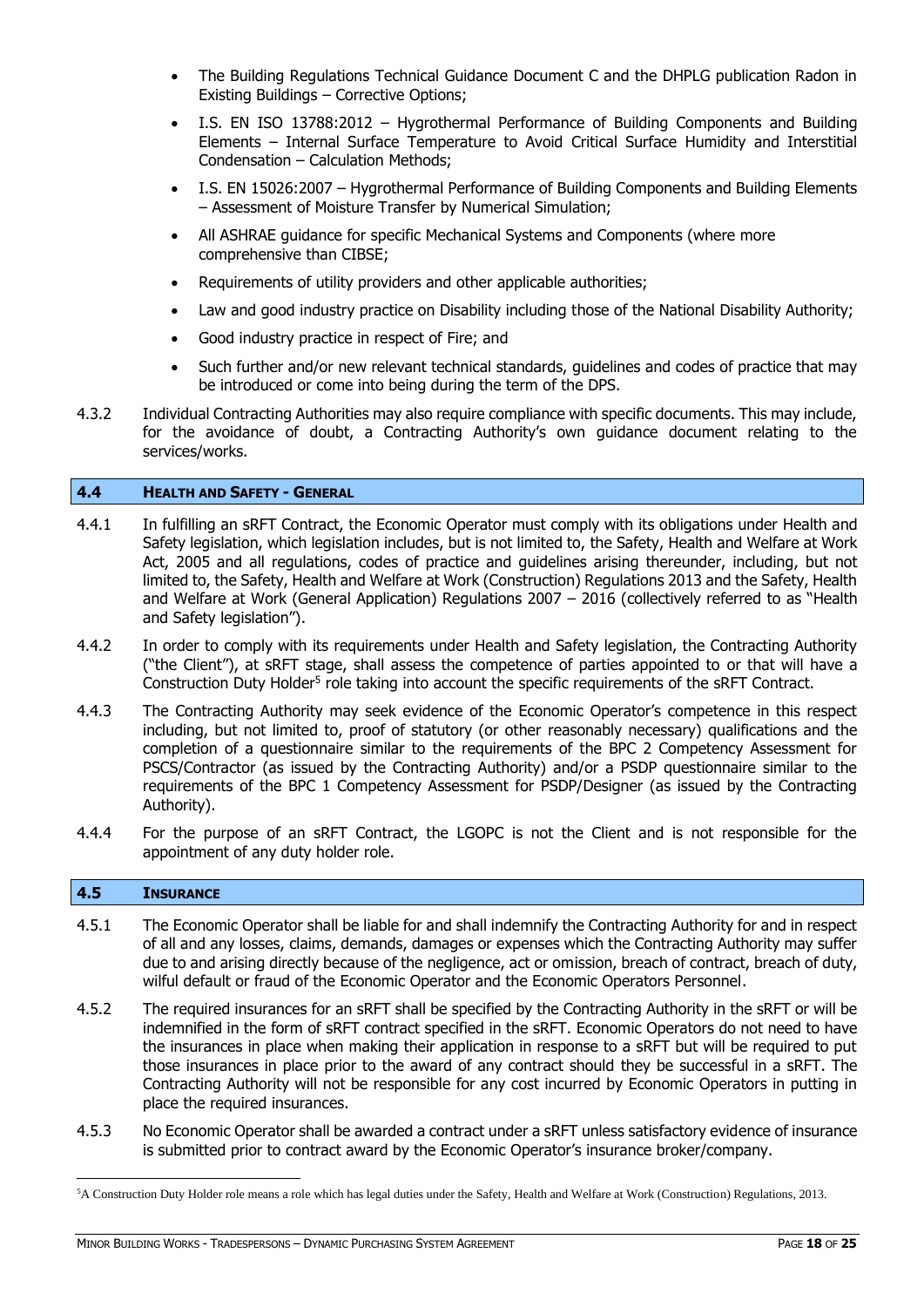- 4.5.4 The onus is on the Economic Operator to advise the Contracting Authority when their insurance has lapsed or has been cancelled. All Economic Operators must notify the Contracting Authority of alterations, cancellations and confirm renewal of policies. Any failure to do so may result in immediate termination of an sRFT Contract and/or this DPS Agreement (thus ending the participation of the Economic Operator in the DPS).
- 4.5.5 Where required, limits for Professional Indemnity Insurance cover will vary depending on the nature of the contract. The actual level of professional indemnity insurance cover required for individual sRFTs will be specified by the relevant Contracting Authority after they have conducted a risk assessment to identify the level of risk associated with a potential failure, delay or error in the provision of the services/works associated with the specific sRFT.
- 4.5.6 The required insurance cover will vary from contract to contract as will the style of insurance cover available to Economic Operators, particularly in relation to professional indemnity risks.
- 4.5.7 Economic Operators may be required to arrange Contractors All Risks Insurance as a requirement for an sRFT. The successful Economic Operator will be required to include the Contracting Authority as joint insured and may be required to include a non-vitiation clause.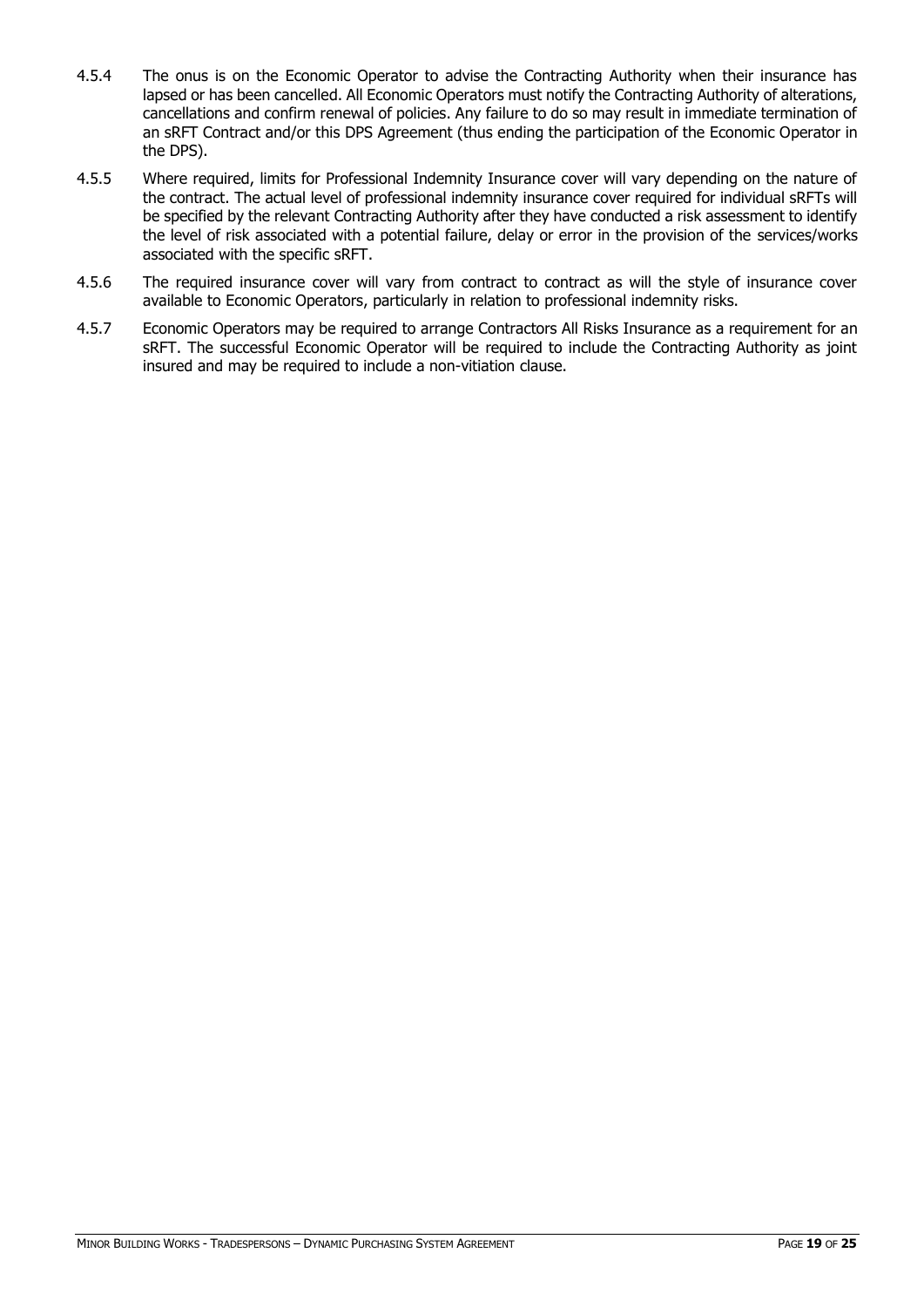# <span id="page-19-0"></span>**5.0 STAGE 2 - SUPPLEMENTARY REQUEST FOR TENDER**

#### <span id="page-19-1"></span>**5.1 GENERAL**

- 5.1.1 The Economic Operator may only submit:
	- a response to a Supplementary Request for Tender electronically via Supplygov (responses in any other form will not be accepted); and
	- one response to a Supplementary Request for Tender.
- 5.1.2 All Economic Operators submitting a response to a Supplementary Request for Tender will be informed of the outcome at the earliest reasonable opportunity following conclusion of the evaluation process.
- 5.1.3 Any costs incurred by the Economic Operator in responding to a Supplementary Request for Tender or in the performance of an sRFT Contract or howsoever else arising from its general participation in the DPS shall be the Economic Operator's sole liability.

#### <span id="page-19-2"></span>**5.2 SUPPLEMENTARY REQUEST FOR TENDER PROCESS**

- 5.2.1 Contracting Authorities may issue Supplementary Requests for Tender for the purpose of awarding sRFT Contracts throughout the Period of Validity of the DPS.
- 5.2.2 Supplementary Requests for Tender will be issued electronically via Supplygov to all Economic Operators admitted to the DPS that have expressed an interest in receiving Supplementary Requests for Tender for their selected regions and lots.
- 5.2.3 The Economic Operator shall comply with all instructions and rules issued by the Contracting Authority in relation to the Supplementary Request for Tender.
- 5.2.4 Unless otherwise agreed, Economic Operators will be given a minimum of 5 days within which to submit a tender from the date a Supplementary Request for Tender is issued by a sub-central contracting authority<sup>6</sup>. In circumstances where the Supplementary Request for Tender is issued by a non-sub-central contracting authority, Economic Operators will be given a minimum of 10 days within which to submit a tender from the date the Supplementary Request for Tender is issued.
- 5.2.5 Supplementary Requests for Tender will be evaluated in accordance with the provisions set out below.

The Supplementary Request for Tender will include:

- (a) details in relation to the Contracting Authority's specific requirements in respect of the services/works;
- (b) the instructions and rules of the Contracting Authority in relation to the Supplementary Request for Tender; and
- (c) the Contracting Authority's intention to award the sRFT Contract to:
	- a Preferred Tenderer only, or
	- a Preferred Tenderer with substitutes.
- 5.2.6 Where the Contracting Authority indicates in the Supplementary Request for Tender its intent to award the sRFT Contract to a Preferred Tenderer only, the Contracting Authority shall enter into an sRFT Contract with the Preferred Tenderer only.
- 5.2.7 Where the Contracting Authority indicates in the Supplementary Request for Tender its intent to award the sRFT Contract to a Preferred Tenderer and a specified number of substitute suppliers, the Contracting Authority shall enter into sRFT Contracts with the Preferred Tenderer and each of the ranked substitutes. In such circumstances, the sRFT Contract will be a PW-CF11 Public Works Term Maintenance and Refurbishment Contract (or equivalent) or the Office of Government Procurement Services Contract (amended to cater for substitute suppliers) (or equivalent).
- 5.2.8 Where, following a Supplementary Request for Tender, the Contracting Authority has entered into sRFT Contracts with a Preferred Tenderer and substitute suppliers, the Contracting Authority shall, in the first instance, procure the services/works from the Preferred Tenderer.

<sup>6</sup> "Sub-central contracting authority" means a contracting authority that is not a central government authority.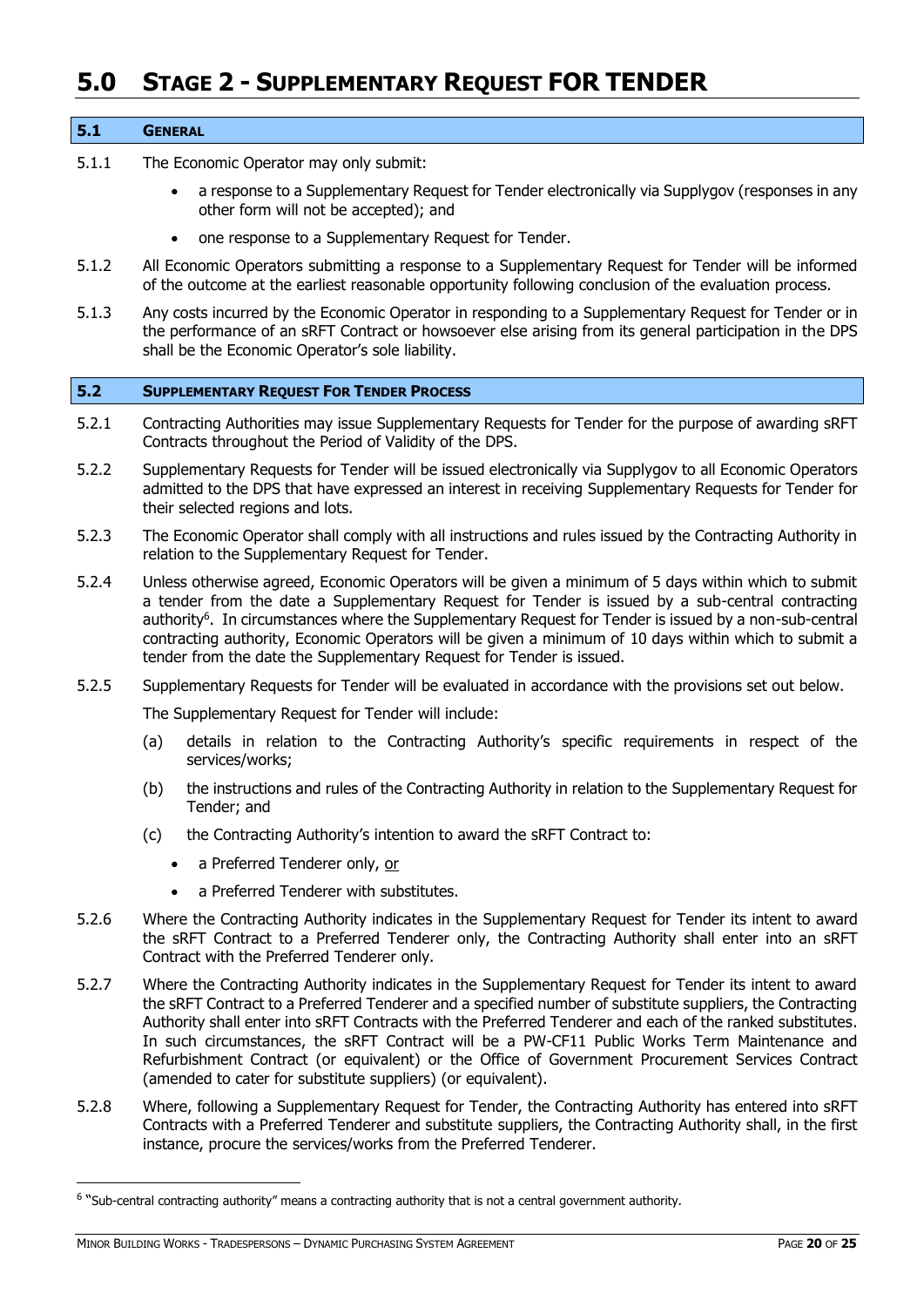5.2.9 In circumstances where the Preferred Tenderer: (a) has confirmed to the Contracting Authority that it is unable or unwilling (through lack of capacity or otherwise) to provide the services/works; or (b) is deemed by the Contracting Authority to be unable or unwilling (through change in circumstances, lack of capacity or otherwise) to provide the services/works, then and in those circumstances, the Contracting Authority may procure the services/works from the highest ranking substitute (beginning with the substitute ranked No. 1) then capable of providing the services/works.

#### <span id="page-20-0"></span>**5.3 AWARD CRITERIA – SUPPLEMENTARY REQUEST FOR TENDER**

- 5.3.1 Tenders submitted in response to a Supplementary Request for Tender will be evaluated in accordance with the Award Criteria outlined below.
- 5.3.2 The Economic Operator that achieves the highest Total Marks will be deemed to have submitted the most economically advantageous tender and identified as the Preferred Tenderer. The remaining Economic Operators will be ranked in descending order based on their Total Marks.

| <b>SUPPLEMENTARY REQUEST FOR TENDER AWARD CRITERIA</b> |                    |                                                    |               |                                         |  |
|--------------------------------------------------------|--------------------|----------------------------------------------------|---------------|-----------------------------------------|--|
|                                                        | <b>CRITERION</b>   | <b>MAXIMUM MARKS AVAILABLE</b><br><b>WEIGHTING</b> |               | <b>MINIMUM PASS</b><br><b>THRESHOLD</b> |  |
|                                                        | Price (Total Cost) | $20 - 100\%$                                       | $200 - 1,000$ | N/A                                     |  |
|                                                        | Quality            | $0 - 80\%$                                         | $0 - 800$     | 40%                                     |  |
| <b>Total Marks</b>                                     |                    | 100%                                               | 1,000         | N/A                                     |  |

- 5.3.3 In a Supplementary Request for Tender, a Contracting Authority may, at its discretion:
	- (a) identify that the Award Criteria will be based on Price (Total Cost) only and divide the Price (Total Cost) Criteria into a number of sub-criteria; or
	- (b) where Price (Total Cost) and Quality Criteria are used, divide the Price (Total Cost) criteria and Quality criteria into a number of sub-criteria.

In circumstances where sub-criteria are identified, the Contracting Authority shall specify the percentage weighting and associated marks applicable to each criterion/sub-criterion in the Supplementary Request for Tender.

In circumstances where Quality criteria/sub-criteria are used in a Supplementary Request for Tender, the Economic Operator shall be required to achieve a minimum pass threshold of 40% for each Quality criterion/sub-criterion adopted.

# 5.3.4 Price (Total Cost)

Total Cost criteria may comprise of one or more of the following:

- Costs relating to acquisition;
- Costs of use;
- Maintenance costs;
- End of life costs;
- Costs imputed to environmental externalities linked to the subject matter.
- 5.3.5 The Price (Total Cost) criteria referred to above may, where appropriate, be formulated more precisely by the Contracting Authority in the Supplementary Request for Tender.
- 5.3.6 Marks for **Total Cost** will be allocated using the following formula:

| <b>Price</b> | - | Lowest Total Cost           |  | <b>Maximum Marks</b><br>Available |
|--------------|---|-----------------------------|--|-----------------------------------|
| (Total Cost) |   | Total Cost under evaluation |  |                                   |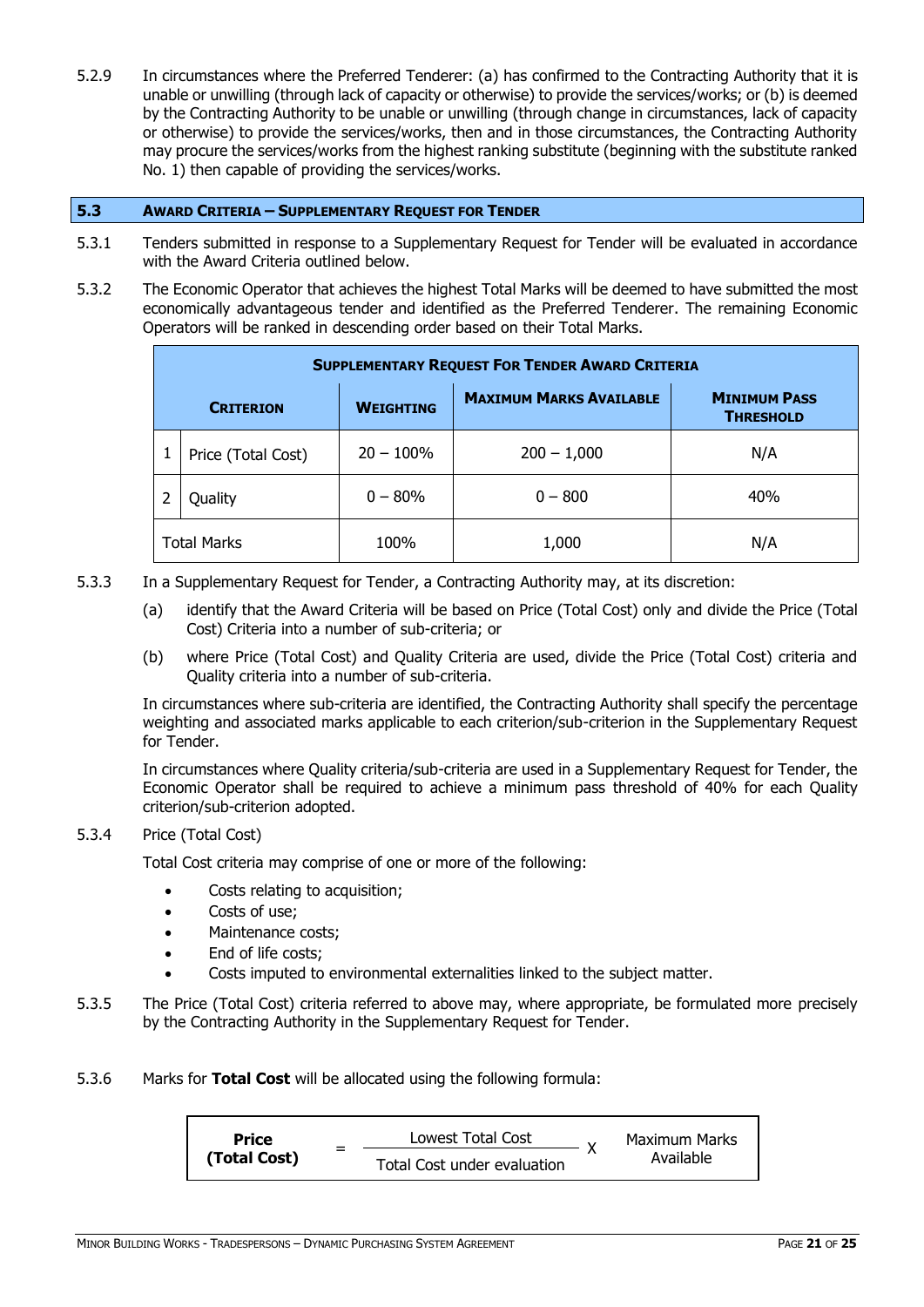# 5.3.7 Quality

Quality criteria may comprise of one or more of the following:

- Technical merit:
- Aesthetic and functional characteristics;
- Accessibility;
- Design for all users;
- Social characteristics;
- Environmental characteristics;
- Innovative characteristics;
- Trading and its conditions;
- Organisation, qualification, and experience of staff assigned to perform the Contract;
- After-sales service and technical assistance:
- Delivery conditions such as delivery date, delivery process and delivery period or period of completion.
- 5.3.8 The Quality criteria referred to above may, where appropriate, be formulated more precisely by the Contracting Authority in the Supplementary Request for Tender.
- 5.3.9 The marking scale for Quality criteria is provided below:

| <b>RATING</b>                | <b>GUIDANCE</b>                                                                                                                                                                                                                                            | <b>MARKING SCALE</b> |
|------------------------------|------------------------------------------------------------------------------------------------------------------------------------------------------------------------------------------------------------------------------------------------------------|----------------------|
| <b>Excellent</b>             | A response with very few or no weaknesses that fully meets<br>or exceeds requirements, and provides comprehensive,<br>detailed, and convincing assurance that the Economic<br>Operator will deliver to an excellent standard.                              | $80\% - 100\%$       |
| <b>Very Good</b>             | A response that demonstrates real understanding of the<br>requirements and assurance that the Economic Operator will<br>deliver to a good or high standard.                                                                                                | $60\% - 79\%$        |
| Good                         | A response which demonstrates a reasonable understanding<br>of requirements and gives reasonable assurance of delivery to<br>an adequate standard but does not provide sufficiently<br>convincing assurance to award a higher mark.                        | $40% - 59%$          |
| Fair                         | where reservations exist. Lacks<br>full<br>response<br>A<br>credibility/convincing detail, and there is a significant risk that<br>the response will not be successful.                                                                                    | $20% - 39%$          |
| Poor                         | Response where serious reservations exist. This may be<br>because, for example, insufficient detail is provided, and the<br>response has fundamental flaws, or is seriously inadequate or<br>seriously lacks credibility with a high risk of non-delivery. | $1\% - 19\%$         |
| <b>No</b><br><b>Evidence</b> | Response not submitted or response completely fails to<br>address the criterion under consideration.                                                                                                                                                       | 0%                   |

- 5.3.10 In the event of a tie in a Supplementary Request for Tender that includes both quality and cost criteria, the following tie-break approach may, at the discretion of the Contracting Authority, be adopted:
	- (i) The Economic Operator who was awarded the highest overall mark for the Quality Award Criteria of its tender will be deemed to have submitted the most economically advantageous tender;
	- (ii) In circumstances where the tie-break approach in Par. (i) does not identify the most economically advantageous tender, the Economic Operator who was awarded the highest overall mark for the specific Quality Award Criterion with the largest weighting will be deemed to have submitted the most economically advantageous tender (in circumstances where this approach does not identify the most economically advantageous tender, the approach will continue to be applied to each of the Qualitative Award Criteria in descending order of weighting);
	- (iii) In circumstances where the tie-break approach in Par. (ii) does not identify the most economically advantageous tender, the Economic Operator who was awarded the highest overall mark for the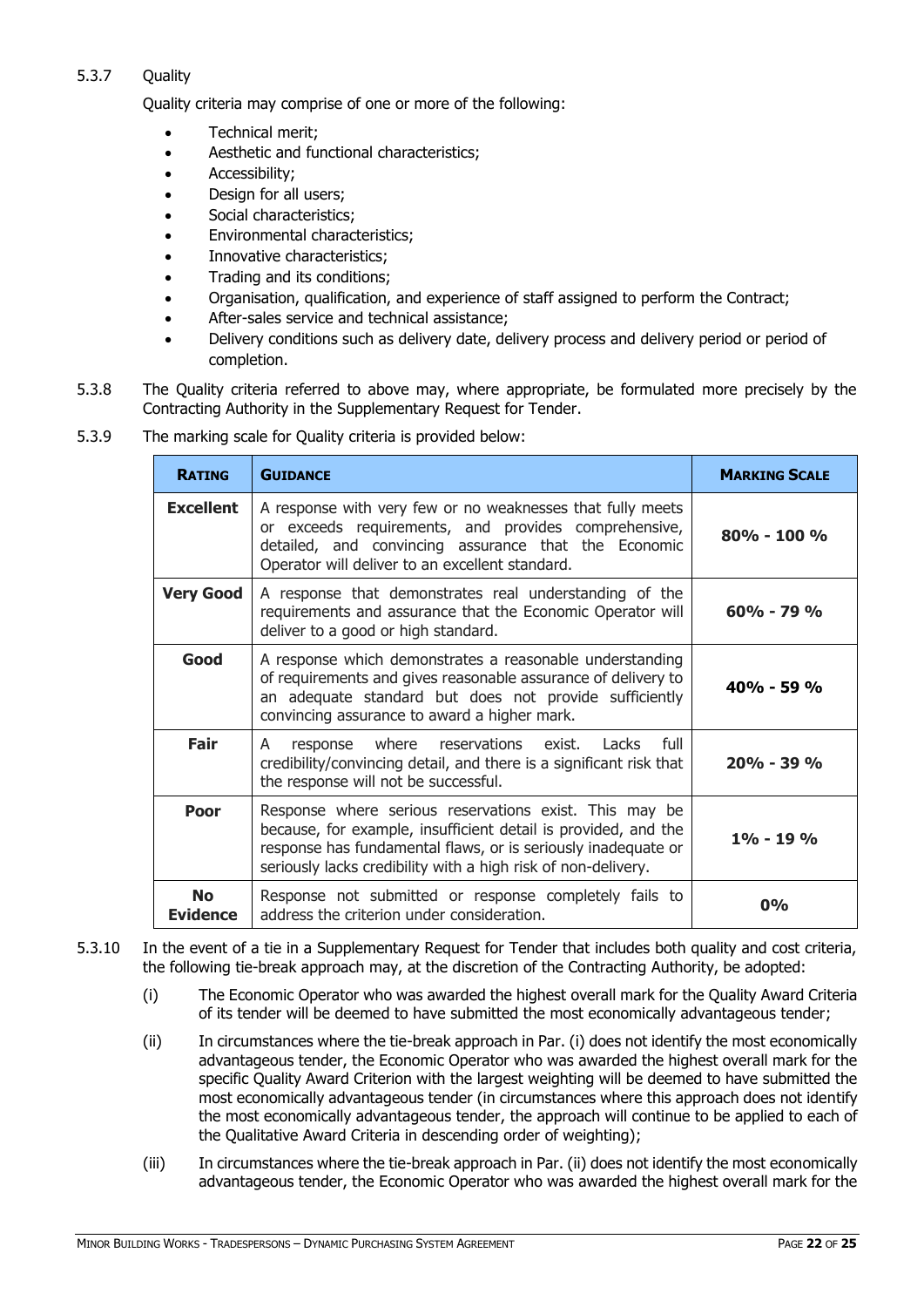specific Quality Award Criterion which was listed first in the Supplementary Request for Tender will be deemed to have submitted the most economically advantageous tender (in circumstances where this approach does not identify the most economically advantageous tender the approach will continue to be applied to each of the specific Quality Award Criterion in the order they were listed in the Supplementary Request for Tender);

- (iv) In circumstances where the tie-break approach in Par. (iii) does not identify the most economically advantageous tender, the Contract Authority, may, at its discretion either:
	- re-issue the Supplementary Request for Tender to all Economic Operators; or
	- award the sRFT Contract to one of the tied Economic Operators by random selection concluded in an open and transparent manner; or
	- ask the tied Economic Operators to resubmit prices and continue this process until there is a winner; or
	- implement such other open and transparent tie-break approach as it deems appropriate.
- 5.3.11 The Contracting Authority is not bound to adopt the tie-break approach outlined above and may adopt in the first instance such other open and transparent tie-break approach as it deems appropriate.
- 5.3.12 In the event of a tie in a Supplementary Request for Tender that includes price (Total Cost) criteria **only**, the Contracting Authority may, at its discretion, either:
	- award the sRFT Contract to one of the tied Economic Operators by random selection concluded in an open and transparent manner; or
	- re-issue the Supplementary Request for Tender to all Economic Operators; or
	- ask the tied Economic Operators to resubmit prices and continue this process until there is a winner.
- 5.3.13 Where, following an evaluation but prior to the award of an sRFT Contract, the Preferred Tenderer is:
	- deemed by the Contracting Authority to be unable or unsuitable to supply the services/works due to a change in circumstances; or
	- by its own admission, is unable or unwilling to supply the services/works,

then the Contracting Authority may award the sRFT Contract to the tenderer ranked next highest and may repeat this process until the sRFT Contract is awarded.

# <span id="page-22-0"></span>**5.4 INFORMATION/DOCUMENTATION TO BE PROVIDED PRIOR TO CONTRACT AWARD**

- 5.4.1 In addition to the information and documentation to be provided when submitting a response to a sRFT, successful Economic Operators may be required to provide to the Contracting Authority for their review and approval, prior to formal award of the contract (if not already submitted), the specific information and/or documentation listed below or any such relevant information and/or documentation as requested by the Contracting Authority:
	- Updated confirmation that the Economic Operator complies with the requirements of Regulation 57 of the European Union (Award of Public Authority Contracts) Regulations 2016 (SI 284 of 2016);
	- Confirmation that any Subcontractor/Specialist proposed for completion of the services/works complies with the requirements of Regulation 57 of the European Union (Award of Public Authority Contracts) Regulations 2016 (SI 284 of 2016) by providing an ESPD or equivalent;
	- The Economic Operator's Tax Clearance Access Number and Tax Reference Number to facilitate online verification of the Economic Operator's tax status. By supplying the aforementioned numbers, the successful Economic Operator acknowledges and agrees that the Contracting Authority has the permission of the successful Economic Operator to verify its tax clearance position online;
	- Subcontractors engaged at sRFT stage are required to produce an in-date (not older than 30 days) Notification of Determination to the Contracting Authority or the Economic Operator, before any contract is awarded;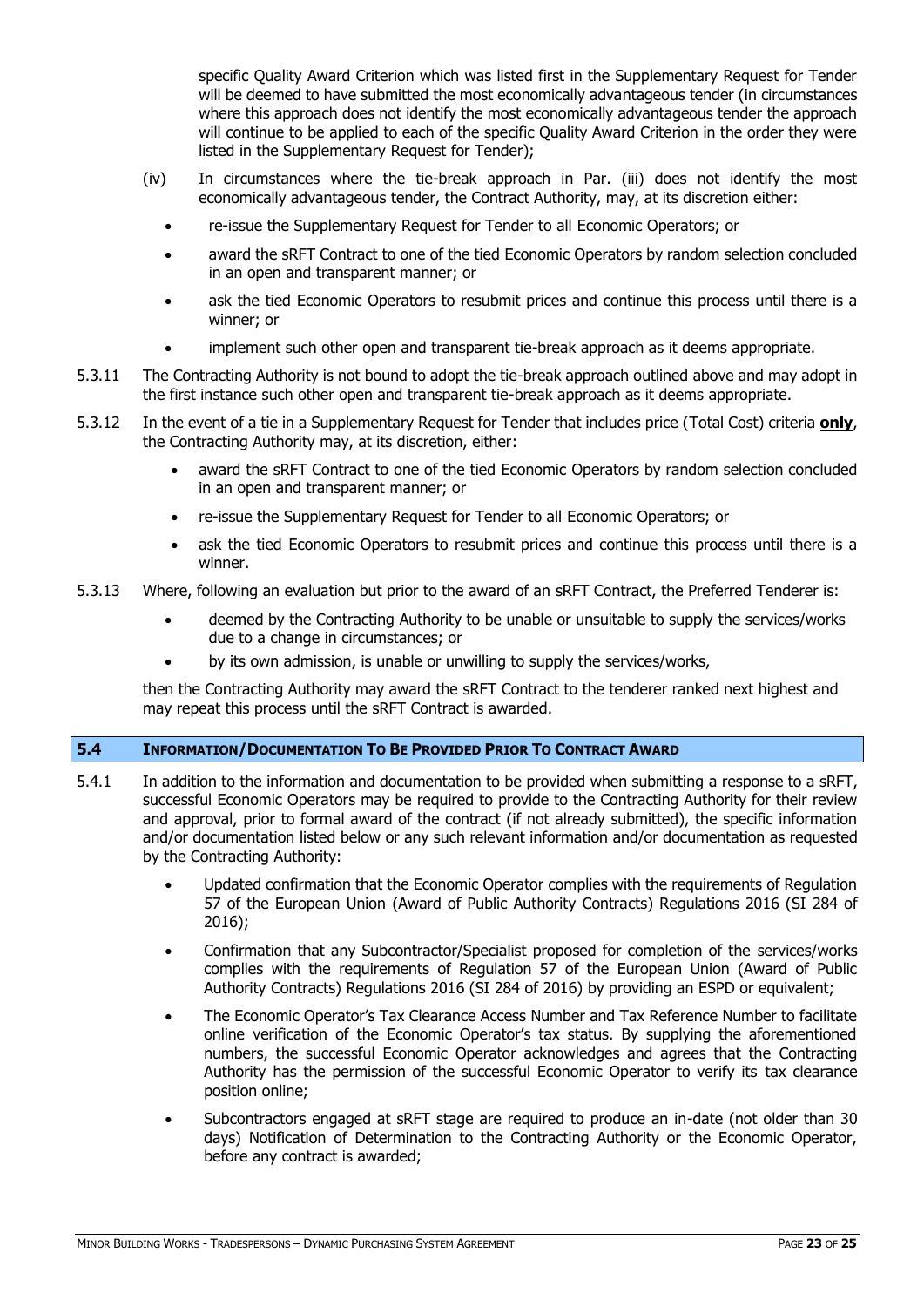- Satisfactory evidence of insurance in accordance with the minimum standards referenced in the Tender Documents or as outlined in the sRFT;
- The Economic Operator's Safety Statement or equivalent document may be assessed for compliance with the provisions set out in the Safety, Health & Welfare at Work Act 2005 and enforcing Regulations;
- Agreement to the use of specific electronic tools where appropriate;
- Appointment and acceptance of duty holder role(s), where appropriate as outlined in the Safety Health & Welfare at Work (Construction) Regulations 2013;
- SOLAS Safepass Cards or equivalent Safety Awareness Scheme registration card, for all Contractors Personnel and where appropriate to the works required in the Supplementary Request for Tender, Construction Skills Certification Scheme ("CSCS") cards;
- Site Specific Risk Assessment, if applicable;
- Site Specific Method Statement, if applicable;
- Current Safe Electric Registration Card issued by Safe Electric to the Economic Operator;
- For services/works which do not require a Completion Certificate, the Contracting Authority reserves the right to seek an appropriate form of certification in respect of that type of service/work;
- Proof of compliance with service/work requirements set out during an sRFT may be sought at any time during the contract;
- Temporary Traffic Management Plan, if applicable;
- The Economic Operator's Waste Management Plan (WMP) for the management of all waste arising on site, if applicable;
- Parent Company Guarantee (if applicable);
- Performance Bond (if applicable);
- Any other details specified in the sRFT consistent with the terms and conditions of the Agreement.

**Note:** The aforementioned information and/or documentation may, at the discretion of the Contracting Authority, be sought at Supplementary Request for Tender stage.

- 5.4.2 Depending on the nature of the services/works, the Contracting Authority reserves the right to seek proof of additional qualifications/training that are either statutory or deemed necessary for undertaking the services/works. The following is a non exhaustive list of additional qualifications/training that may be sought from the preferred Tenderer(s):
	- Verification and Certification Course (Qualified Certifier);
	- Firm Alarm installations;
	- Thermal Imaging;
	- Generator Installation and repair;
	- Emergency Lighting;
	- Pat Test;
	- Renewable Energy sources installations;
	- Evidence of competence to work with Oil-fired burning devices (e.g. registration with the Oil Firing Technical Association (OFTEC);
	- Evidence of full registration as a Gas Installer on the list of the Register of Gas Installers of Ireland (RGII).
- 5.4.3 In addition to the information and/or documentation to be provided when submitting a response to a Supplementary Request for Tender, the Preferred Tenderer and, if applicable, the substitute(s) shall provide to the Contracting Authority for its review and approval, prior to the formal award of an sRFT Contract, the information and/or documentation requested by the Contracting Authority.